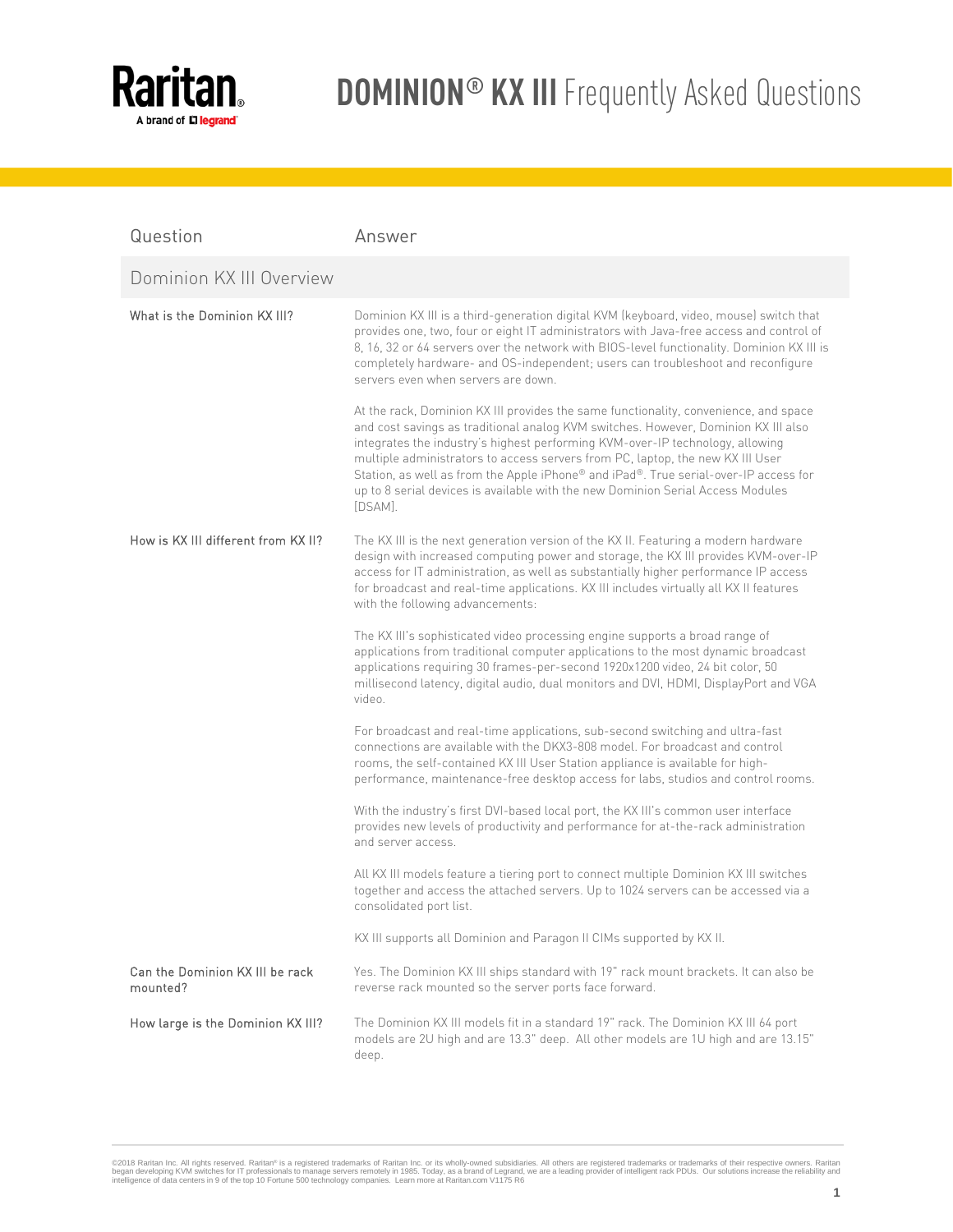

### Remote Access

| How many users can remotely<br>access servers on the KX III?                                                                   | Dominion KX III models offer remote connections for up to eight users per user channel<br>to simultaneously access and control a unique target server. For one-channel devices<br>like the DKX3-116, up to eight remote users can access and control a single target<br>server. For two-channel devices, like the DKX3-216, up to eight users can access and<br>control the server on channel one and up to another eight users on channel two. For<br>four-channel devices, up to eight users per channel, for a total of 32 (8 x 4) users, can<br>access and control four servers. Likewise, for the eight-channel devices, up to eight<br>users can access a single server, up to an overall maximum of 32 users across the eight<br>channels. |
|--------------------------------------------------------------------------------------------------------------------------------|---------------------------------------------------------------------------------------------------------------------------------------------------------------------------------------------------------------------------------------------------------------------------------------------------------------------------------------------------------------------------------------------------------------------------------------------------------------------------------------------------------------------------------------------------------------------------------------------------------------------------------------------------------------------------------------------------------------------------------------------------|
| What if I want un-blocked access to<br>my servers?                                                                             | With the 8-port, 8-channel DKX3-808 model, the connected servers are always<br>accessible. This model also supports instantaneous switching and ultra-fast connections<br>for broadcast and real-time applications.                                                                                                                                                                                                                                                                                                                                                                                                                                                                                                                               |
| Can I remotely access servers from<br>my iPhone or iPad?                                                                       | Yes. Users can access servers connected to the KX III using their iPhone or iPad directly<br>or via Command Center Secure Gateway.                                                                                                                                                                                                                                                                                                                                                                                                                                                                                                                                                                                                                |
| Can two people look at the same<br>server at the same time?                                                                    | Yes. Actually, up to eight people can access and control any single server at the same<br>time.                                                                                                                                                                                                                                                                                                                                                                                                                                                                                                                                                                                                                                                   |
| Can two people access the same<br>server, one remotely and one from<br>the local port?                                         | Yes. The local port is completely independent of the remote "ports." The local port can<br>access the same server using the PC-Share feature.                                                                                                                                                                                                                                                                                                                                                                                                                                                                                                                                                                                                     |
| In order to access Dominion KX III<br>from a laptop or PC, what<br>hardware, software or network<br>configuration is required? | Because Dominion KX III is completely Web-accessible, it doesn't require customers to<br>install proprietary software on laptops and PC's used for access.                                                                                                                                                                                                                                                                                                                                                                                                                                                                                                                                                                                        |
|                                                                                                                                | Dominion KX III can be accessed through major Web browsers, including: Internet<br>Explorer®, Firefox®, Safari and Chrome. Dominion KX III can be accessed on Windows,<br>Linux and Mac® desktops, via Raritan's Active KVM Windows Client, the new Java-free<br>HTML KVM Client and the Java™-based Virtual KVM Client™.                                                                                                                                                                                                                                                                                                                                                                                                                         |
|                                                                                                                                | Dominion KX III administrators can also perform remote management (set passwords<br>and security, rename servers, change IP address, etc.) using a convenient browser-<br>based interface.                                                                                                                                                                                                                                                                                                                                                                                                                                                                                                                                                        |
| Is Java required?                                                                                                              | The KX III's KVM Client Software does sophisticated video processing which was<br>originally built on the powerful Java platform.                                                                                                                                                                                                                                                                                                                                                                                                                                                                                                                                                                                                                 |
|                                                                                                                                | Non-Java KVM Clients are now available for Windows (AKC), Apple iOS and Linux/Mac<br>(HKC). The HTML-based HKC provides basic KVM-over-IP access, runs in the browser<br>and does not require a separate applet or browser plugin.                                                                                                                                                                                                                                                                                                                                                                                                                                                                                                                |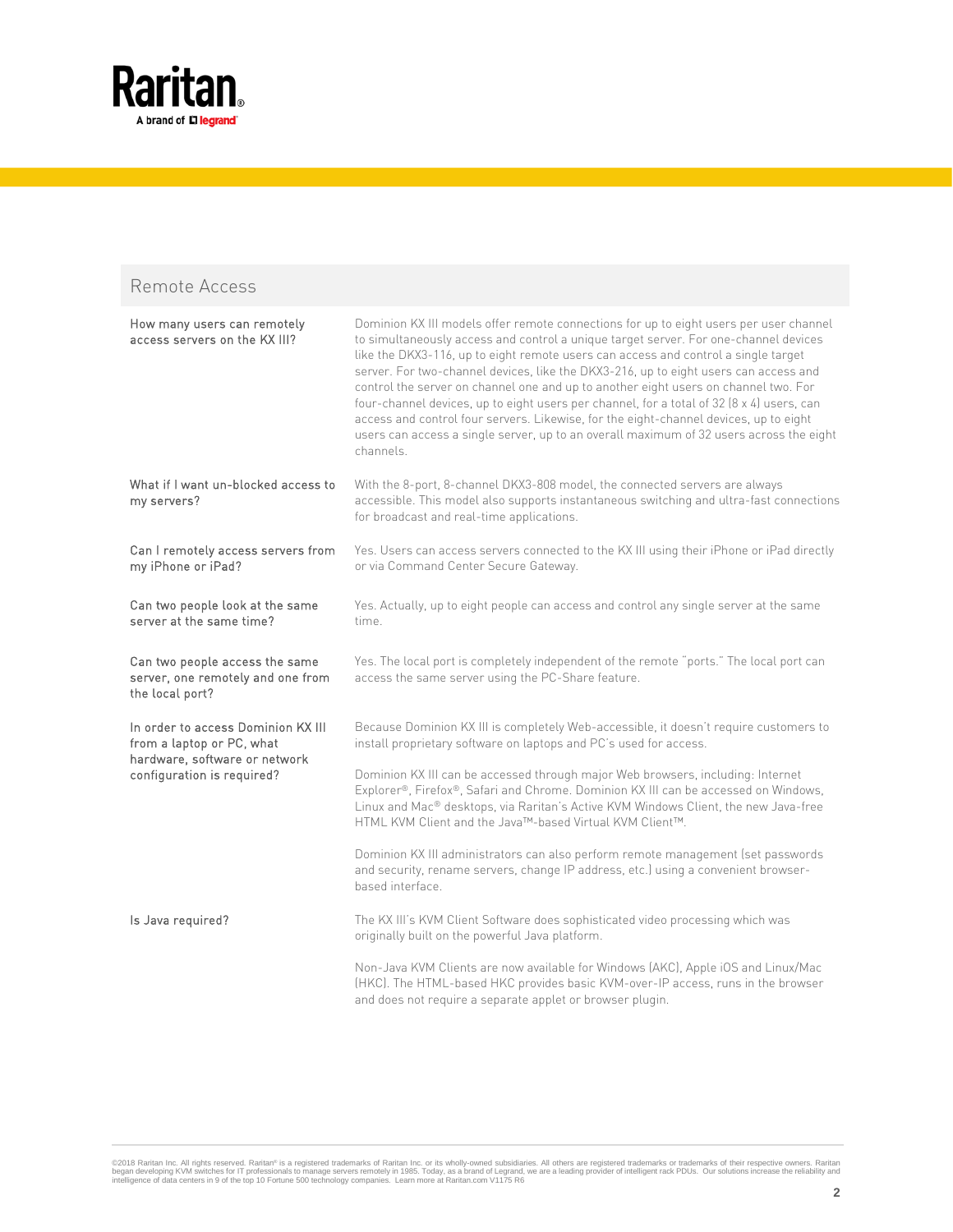

| Does the KX III support a User<br>Station, like the Paragon II?                                                        |                             | Yes. The Dominion KX III User Station is a self-contained user appliance that provides<br>users with high-performance IP access to remote servers and workstations. Connecting<br>via IP to the Dominion KX III switches, the User Station features exceptional video<br>performance, supporting two 1080p (1920x1080) streaming video sessions at up to<br>30 frames-per-second with 50ms of latency.                             |             |
|------------------------------------------------------------------------------------------------------------------------|-----------------------------|------------------------------------------------------------------------------------------------------------------------------------------------------------------------------------------------------------------------------------------------------------------------------------------------------------------------------------------------------------------------------------------------------------------------------------|-------------|
|                                                                                                                        |                             | The KX III User Station is similar in concept to the Paragon User Station, with<br>enhancements for simultaneous access and control of eight or more servers, dual<br>monitors, audio and virtual media.                                                                                                                                                                                                                           |             |
| Where is the User Station best<br>utilized?                                                                            |                             | It is perfect for labs, studios, control rooms, offices and data centers. The User Station<br>uses standard Cat5 cabling and Ethernet/IP technology. It provides flexible LAN/WAN<br>access over the corporate network or a separate LAN. The User Station can sit on a<br>desk, be mounted in a standard 19" rack or VESA-mounted on the back of a monitor.                                                                       |             |
|                                                                                                                        |                             | Customers in the broadcast, government, military, energy, transportation and<br>manufacturing industries can best utilize the User Station. It's ideal to replace outdated<br>analog matrix switches, replace/supplement expensive broadcast systems or anywhere<br>hassle-free IP access is needed. Larger customers can use CommandCenter Secure<br>Gateway with the User Station for centralized access to hundreds of servers. |             |
| What is the file size of the applet<br>that's used to access Dominion<br>KX III? How long does it take to<br>retrieve? |                             | The Virtual KVM Client (VKC) applet used to access Dominion KX III is approximately<br>500KB in size. The following chart describes the time required to retrieve Dominion<br>KX III's applet at different network speeds:                                                                                                                                                                                                         |             |
|                                                                                                                        | 100Mbps                     | Theoretical 100Mbit network speed                                                                                                                                                                                                                                                                                                                                                                                                  | .05 seconds |
|                                                                                                                        | 60Mbps                      | Likely practical 100Mbit network<br>speed                                                                                                                                                                                                                                                                                                                                                                                          | .08 seconds |
|                                                                                                                        | 10Mbps                      | Theoretical 10Mbit network speed                                                                                                                                                                                                                                                                                                                                                                                                   | .4 seconds  |
|                                                                                                                        | 6Mbps                       | Likely practical 10Mbit network<br>speed                                                                                                                                                                                                                                                                                                                                                                                           | .8 seconds  |
|                                                                                                                        | 512Kbps                     | Cable modem download speed<br>(typical)                                                                                                                                                                                                                                                                                                                                                                                            | 8 seconds   |
| How do I access servers connected<br>to Dominion KX III if the network<br>ever becomes unavailable?                    | modem.                      | You can access servers at the rack or via a telephone or wireless modem.<br>Dominion KX III offers a dedicated modem port for attaching to an external telephone                                                                                                                                                                                                                                                                   |             |
|                                                                                                                        |                             | The KX III can also connect to Sierra Wireless Cellular modems via USB. Currently<br>supported models include: GX440, GX450 & ES450.                                                                                                                                                                                                                                                                                               |             |
|                                                                                                                        | two different networks.     | Note that the KX III can be configured with two IP addresses for redundant connection to                                                                                                                                                                                                                                                                                                                                           |             |
| Do you have a Windows KVM Client?                                                                                      |                             | Yes. We have a native .NET Windows Client called the Raritan Active KVM Client (AKC) for<br>use on Windows systems. This KVM Client does not utilize Java.                                                                                                                                                                                                                                                                         |             |
| Do you have a Non-Windows KVM<br>Client?                                                                               | information.                | Yes, there are two non-windows clients: the Java-based VKC and the Java-free HKC.<br>Please refer to Raritan's Dominion KX III and KVM Client User Guides for more                                                                                                                                                                                                                                                                 |             |
| Do you have a HTML5 KVM Client?                                                                                        | applet or a browser plugin. | Yes, the new HTML KVM Client runs in the browser and does not use a downloaded                                                                                                                                                                                                                                                                                                                                                     |             |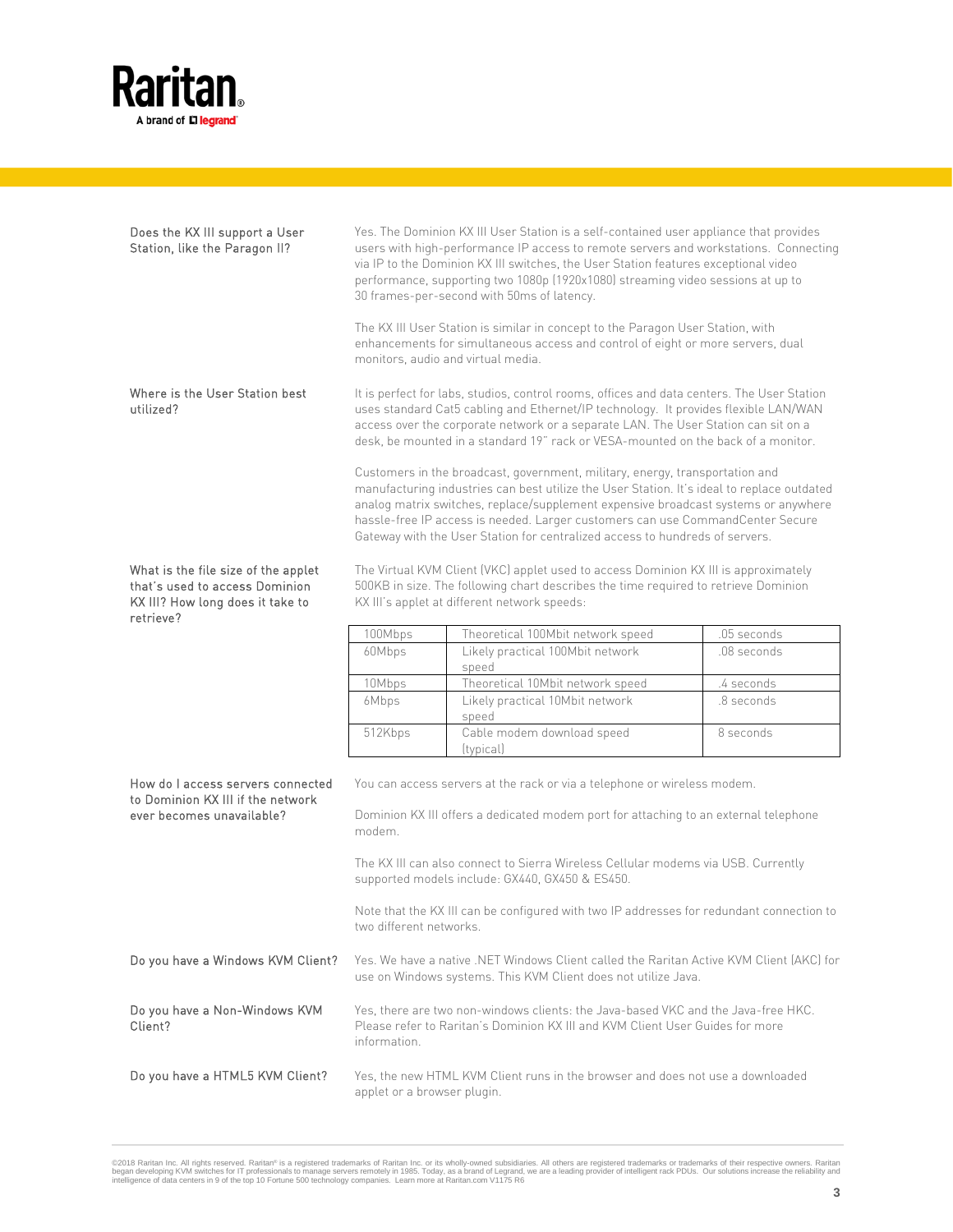

| Do your KVM Clients have multi-<br>language support? | Yes. The Dominion KX III's remote HTML User Interface and the AKC and VKC Clients<br>support the Japanese, Simplified Chinese and Traditional Chinese languages. This is<br>available stand-alone as well as through CC-SG.                                        |
|------------------------------------------------------|--------------------------------------------------------------------------------------------------------------------------------------------------------------------------------------------------------------------------------------------------------------------|
| How can I minimize my use of Java?                   | The Active KVM Client (AKC), which runs on Windows platforms does not use Java. AKC<br>is a full-featured KVM Client with the same features as the Java-based VKC KVM Client.<br>Launch AKC via <ip address="">/akc.</ip>                                          |
|                                                      | A new HTML KVM Client is now available for Linux and Mac platforms. For customers<br>looking to minimize their use of Java, this KVM Client runs in the browser and does not<br>utilize Java or .NET. The HTML KVM Client supports virtual media and audio output. |
|                                                      | For Java-free administration of the KX III (no server access), launch via <ip<br>Address&gt;/admin</ip<br>                                                                                                                                                         |
| Do your KVM Clients support dual<br>LCD monitors?    | Yes, both AKC and VKC support it. For customers wishing to enhance their productivity<br>by using multiple LCD monitors on their desktops, the Dominion KX III can launch KVM<br>sessions to multiple monitors, either in full screen or standard modes.           |
| Do you support servers with dual<br>video cards?     | Yes, servers with dual video cards are supported via AKC and VKC with an extended<br>desktop configuration available to the remote user.                                                                                                                           |

### Universal Virtual Media™

| Which Dominion KX III models<br>support virtual media?            | All Dominion KX III models support virtual media. It is available stand-alone and through<br>CommandCenter® Secure Gateway, Raritan's centralized management appliance.                                                                       |
|-------------------------------------------------------------------|-----------------------------------------------------------------------------------------------------------------------------------------------------------------------------------------------------------------------------------------------|
| Which types of virtual media does<br>the Dominion KX III support? | Dominion KX III supports the following types of media: internal and USB-connected<br>CD/DVD drives, USB mass storage devices, PC hard drives and ISO images.                                                                                  |
| What is required for virtual media?                               | A Dominion KX III virtual media CIM is required. There are two VGA-based CIMs: the<br>D2CIM-VUSB and the D2CIM-DVUSB.                                                                                                                         |
|                                                                   | The D2CIM-VUSB has a single USB connector and is for customers who will use virtual<br>media at the OS level.                                                                                                                                 |
|                                                                   | The D2CIM-DVUSB has dual USB connectors and should be purchased by customers<br>who wish to utilize virtual media at the BIOS level. The D2CIM-DVUSB is also required<br>for smart card authentication, tiering/cascading and digital audio.  |
|                                                                   | Both support virtual media sessions to target servers supporting the USB 2.0 interface.<br>Available in economical 32 and 64 quantity CIM packages, these CIMs support Absolute<br>Mouse Synchronization™ as well as remote firmware updates. |
|                                                                   | Our CIMs have traditionally supported analog VGA video. Three new dual virtual media<br>CIMs support digital video formats, including DVI, HDMI and DisplayPort. These are the<br>D2CIM-DVUSB-DVI, D2CIM-DVUSB-HDMI and D2CIM-DVUSB-DP.       |
| Is virtual media secure?                                          | Yes. Virtual media sessions are secured using 256-bit AES, 128-bit AES or 128-bit RC4<br>encryption.                                                                                                                                          |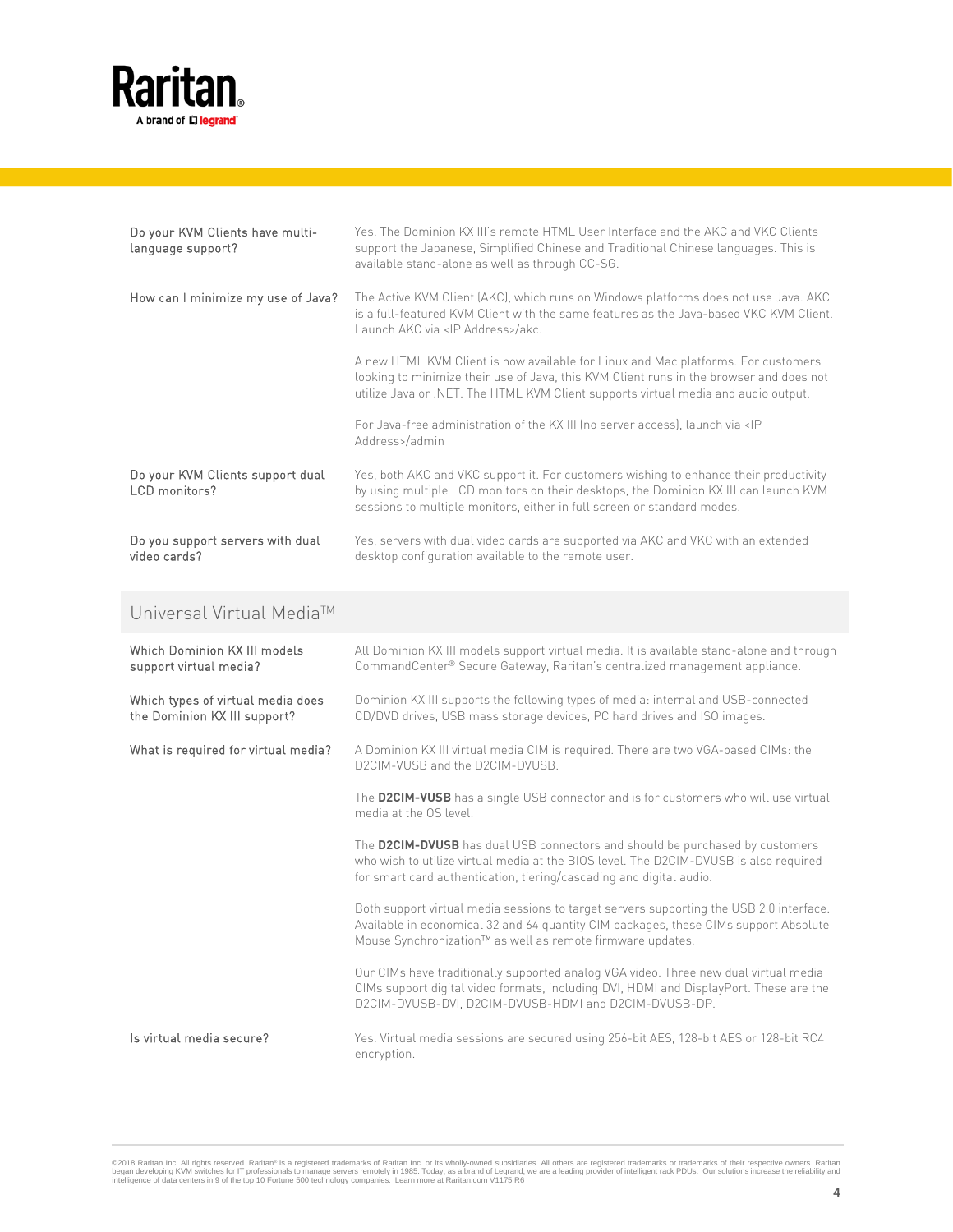

| Which KVM Clients support Virtual<br>Media?                        | The existing VKC and AKC KVM Clients support the full range of virtual media options.<br>The new HKC supports remote and local ISO images.                                                                                                                                                                                                                                                            |
|--------------------------------------------------------------------|-------------------------------------------------------------------------------------------------------------------------------------------------------------------------------------------------------------------------------------------------------------------------------------------------------------------------------------------------------------------------------------------------------|
| Does virtual media really support<br>audio?                        | Yes. Audio playback and recording to a server connected to the Dominion KX III is<br>supported. You can listen to sounds and audio playing on a remote server in the data<br>center using the speakers connected to your desktop PC or laptop. You can also record<br>on the remote server using a microphone connected to your PC or laptop. The D2CIM-<br>DVUSB dual virtual media CIM is required. |
| What is a USB profile?                                             | Certain servers require a specifically configured USB interface for USB-based services<br>such as virtual media. The USB profile tailors the KX III's USB interface to the server to<br>accommodate these server-specific characteristics.                                                                                                                                                            |
| Why would I use a USB profile?                                     | USB profiles are most often required at the BIOS level where there may not be full<br>support for the USB specification when accessing virtual media drives. However, profiles<br>are sometimes used at the OS level, for example, for mouse synchronization for<br>Macintosh and Linux servers.                                                                                                      |
| How is a USB profile used?                                         | Individual ports or groups of ports can be configured by the administrator to use a<br>specific USB profile in the KX III's port configuration page. A USB profile can also be<br>selected in the KX III Client when required. See the user guide for more information.                                                                                                                               |
| Do I always need to set a USB<br>profile when I use virtual media? | No. In many cases, the default USB profile is sufficient when using virtual media at the<br>OS level or operating at the BIOS level without accessing virtual media.                                                                                                                                                                                                                                  |
| What profiles are available? Where<br>can I find more information? | Consult the user quide for the available profiles and for more information.                                                                                                                                                                                                                                                                                                                           |

## Bandwidth and KVM-over-IP Performance

| How is bandwidth used in KVM-<br>over-IP systems? | Dominion KX III offers third-generation KVM-over-IP technology - totally new video<br>processing that provides flexible, high performance video, efficient use of bandwidth and<br>anytime/anywhere access via LAN, WAN or Internet.                                                                                                                                             |
|---------------------------------------------------|----------------------------------------------------------------------------------------------------------------------------------------------------------------------------------------------------------------------------------------------------------------------------------------------------------------------------------------------------------------------------------|
|                                                   | The Dominion KX III digitizes compresses and encrypts the keyboard, video and mouse<br>signals from the target server and transmits IP packets over the IP network to the<br>remote KVM client to create the remote session to the user. The KXIII provides an at-<br>the-rack experience based on its industry-leading video processing algorithms.                             |
|                                                   | Screen changes, i.e., video accounts for the majority of the bandwidth used – and<br>keyboard and mouse activity are significantly less.                                                                                                                                                                                                                                         |
|                                                   | It is important to note that bandwidth is only used when the user is active. The amount of<br>bandwidth used is based on the amount of change to the server's video display screen.                                                                                                                                                                                              |
|                                                   | If there are no changes to the video $-$ the user is not interacting with the server $-$ there<br>is generally little or no bandwidth used. If the user moves the mouse or types a<br>character, then there is a small amount of bandwidth used. If the display is running a<br>complex screen saver or playing a video, then there can be a larger amount of bandwidth<br>used. |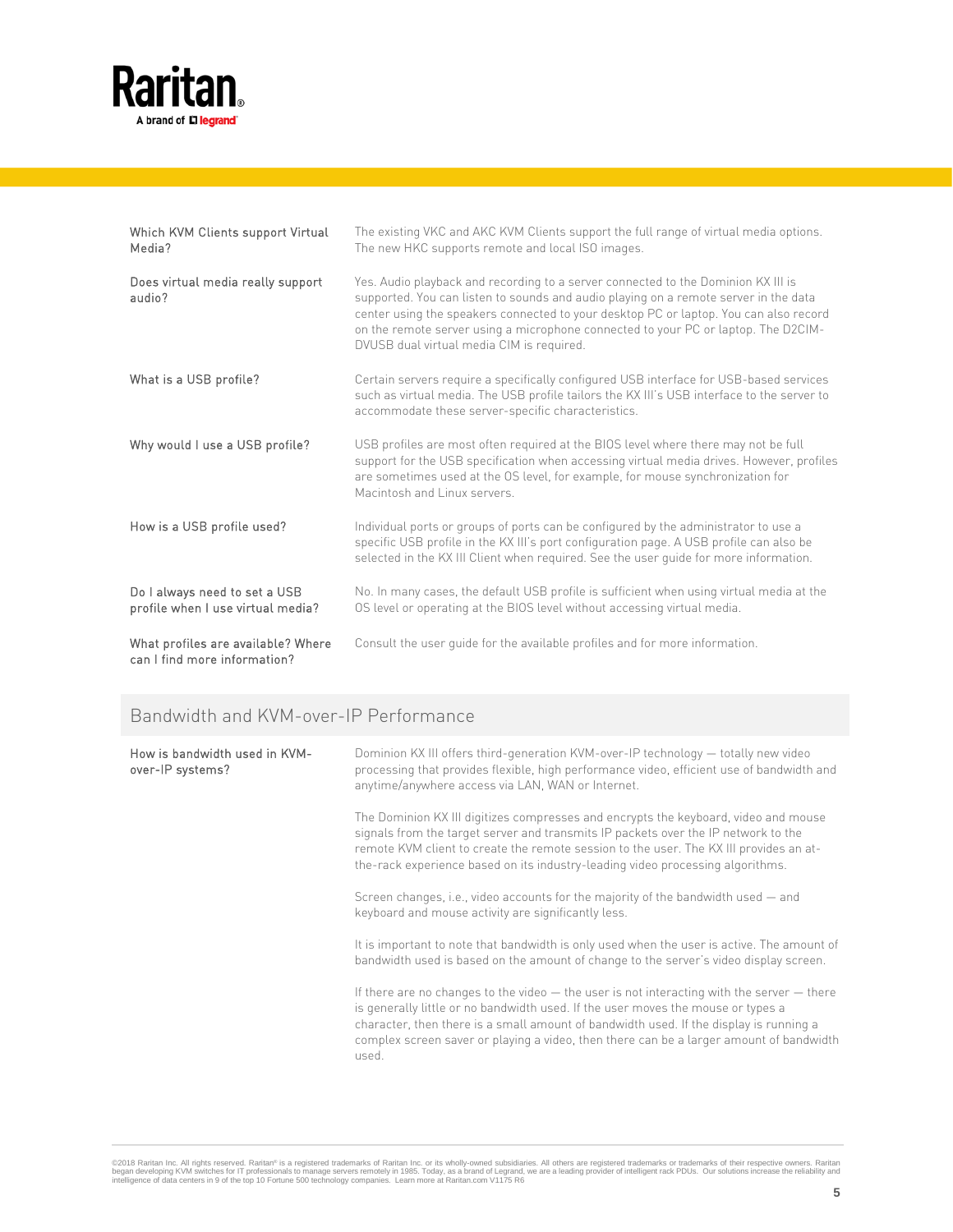

| How does bandwidth affect KVM-<br>over-IP performance?  | In general, there is a trade-off between bandwidth and performance. The more<br>bandwidth available, the better performance can be. In limited bandwidth environments,<br>performance can degrade. The Dominion KX III has been optimized to provide strong<br>performance in a wide variety of environments.                                                    |
|---------------------------------------------------------|------------------------------------------------------------------------------------------------------------------------------------------------------------------------------------------------------------------------------------------------------------------------------------------------------------------------------------------------------------------|
| What factors affect bandwidth?                          | There are many factors that determine how much bandwidth will be used. The primary<br>factor, noted above, is the amount of change in the target server's video display. This is<br>dependent on the user's task and actions.                                                                                                                                    |
|                                                         | Other factors include the server's video resolution, networking speed and<br>characteristics, client PC resources and video card noise.                                                                                                                                                                                                                          |
| How much bandwidth does KX III<br>use for common tasks? | Bandwidth primarily depends on the user's tasks and actions. The more the server's<br>video screen changes, the more bandwidth is utilized.<br>Here are some example bandwidth measurements:                                                                                                                                                                     |
|                                                         | Idle Desktop<br>1-2 KBps<br>Move Mouse<br>7-13 KBps<br>5-11 KBps<br>Typing<br>Drag Shortcut 33-50 KBps<br>Scroll Settings 450-1200 KBps<br>Screensaver 1000-1500 KBps<br>Drag Image<br>740-1200 KBps<br>Watch Video<br>2200-2500 KBps                                                                                                                            |
|                                                         | Bandwidth does vary according to the application, screen resolution and the video<br>settings of the KX III.                                                                                                                                                                                                                                                     |
| How do I optimize performance and<br>bandwidth?         | KX III provides a variety of settings in our remote clients for the user to optimize<br>bandwidth and performance. The default settings will provide an at-the-rack level of<br>performance in standard LAN/WAN environments with economical use of bandwidth.                                                                                                   |
|                                                         | The Connection Properties dialog box can be used to manage the tradeoff between video<br>quality and low bandwidth. With three simple settings you can operate in a wide variety<br>of environments.                                                                                                                                                             |
|                                                         | <b>Optimize For.</b> Use this setting to configure the video engine for standard IT/computer<br>applications or for video/broadcast applications.                                                                                                                                                                                                                |
|                                                         | <b>Video Mode.</b> Move the slider to the left for the highest possible video quality and to the<br>right for the least amount of bandwidth.                                                                                                                                                                                                                     |
|                                                         | Noise Filter. In most cases, the default setting will work best, however you can move to<br>the left for more responsive video and to the right for lower bandwidth.<br>For slow Internet connections, the use of 8-bit color or lower bit depths can reduce<br>bandwidth and improve performance.                                                               |
|                                                         | Other tips to decrease bandwidth include:<br>Use a solid desktop background instead of a complex image<br>Disable screensavers<br>$\bullet$<br>Use a lower video resolution on the target server<br>$\bullet$<br>Uncheck the "Show window contents while dragging" option in Windows<br>٠<br>Use simple images, themes and desktops (e.g., Windows Classic)<br>٠ |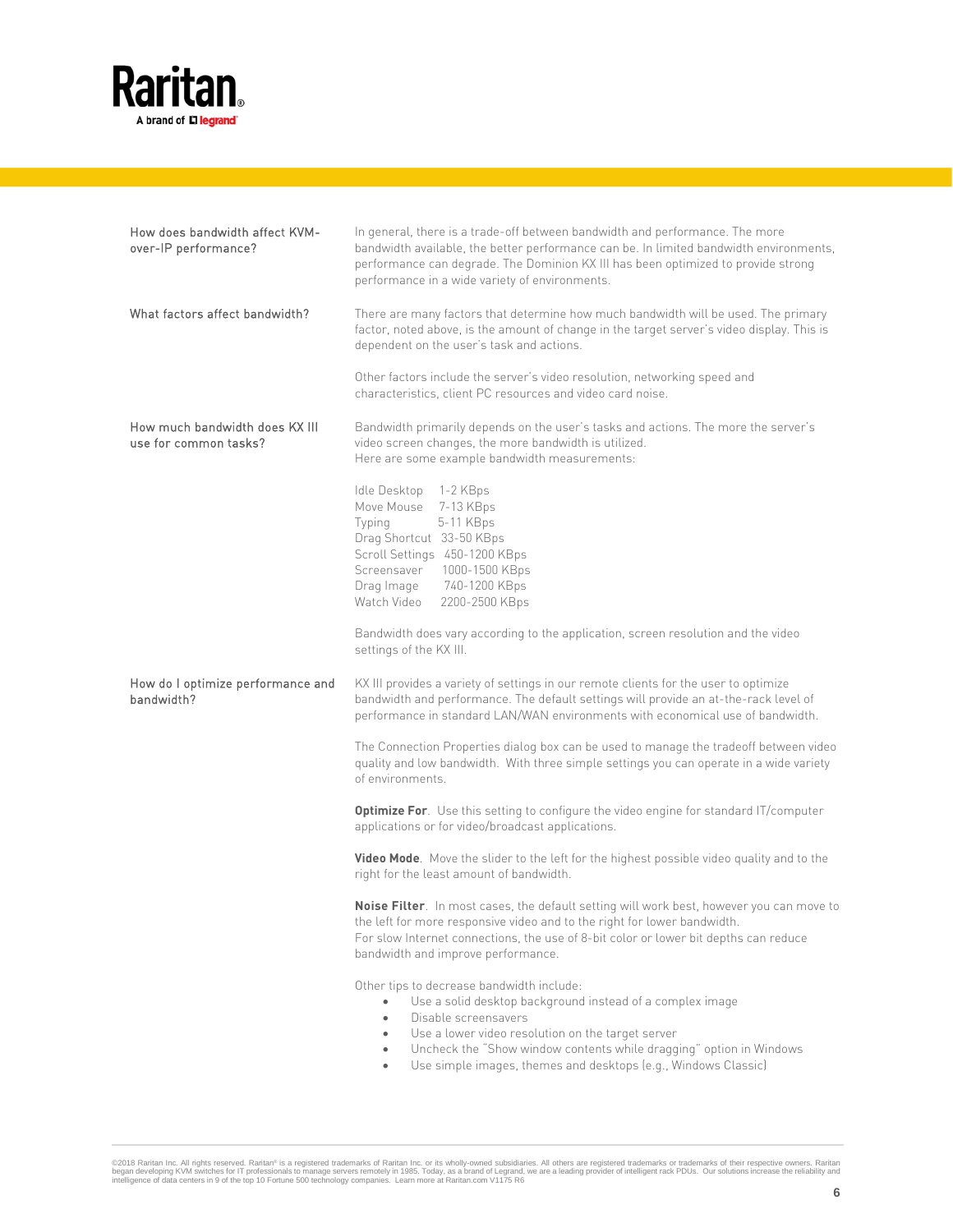

| I want to connect over the Internet.<br>What type of performance should I<br>expect?       | It depends on the bandwidth and latency of the Internet connection between your<br>remote client and the KX III. With a cable modem or high speed DSL connection, your<br>performance can be very similar to a LAN/WAN connection. For lower speed links,<br>use the suggestions above to improve performance. |
|--------------------------------------------------------------------------------------------|----------------------------------------------------------------------------------------------------------------------------------------------------------------------------------------------------------------------------------------------------------------------------------------------------------------|
| I have a high bandwidth<br>environment. How can I optimize<br>performance?                 | The default settings will work well. You can move the Connection Properties settings<br>to the left for increased video performance.                                                                                                                                                                           |
| What is the maximum remote lover<br>IP) video resolution supported?                        | The Dominion KX III is the first and only KVM-over-IP switch to support full high<br>definition $(HD)$ remote video resolution $-1920x1200$ at frame rates up to 30 frames<br>per second with digital audio.                                                                                                   |
|                                                                                            | In addition, popular widescreen formats are supported, including 1920x1080,<br>1920x1200, 1600x1200, 1680x1050 and 1440x900, so remote users can work with<br>today's higher resolution monitors.                                                                                                              |
| How much bandwidth is used for<br>audio?                                                   | It depends on the type of audio format used, but to listen to CD quality audio,<br>approximately 1.5 Mbps is used.                                                                                                                                                                                             |
| I'm in the broadcast industry, how<br>can I minimize the latency of the<br>KVM connection? | Using the KX III User Station, the latency of the KVM-over-IP connection has been<br>measured at 50 milliseconds.                                                                                                                                                                                              |
| What about servers with DVI ports?                                                         | Servers with DVI ports that support DVI-A (analog) and DVI-I (integrated analog and<br>digital) can use Raritan's ADVI-VGA inexpensive, passive adapter to convert the<br>server's DVI port to a VGA plug that can be connected to a KX III CIM's VGA plug.                                                    |
|                                                                                            | Servers with DVI ports that support DVI-I or DVI-D (digital) can use the D2CIM-<br>DVUSB-DVI CIM.                                                                                                                                                                                                              |

## Ethernet and IP Networking

| What is the speed of Dominion KX<br>III's Ethernet interfaces?                                                       | Dominion KX III supports gigabit as well as 10/100 Ethernet. KX III supports two<br>10/100/1000 speed Ethernet interfaces, with configurable speed and duplex settings<br>(either auto detected or manually set) and optionally with independent IP addresses.                                                                                                                                                                                                                                                                                                    |
|----------------------------------------------------------------------------------------------------------------------|-------------------------------------------------------------------------------------------------------------------------------------------------------------------------------------------------------------------------------------------------------------------------------------------------------------------------------------------------------------------------------------------------------------------------------------------------------------------------------------------------------------------------------------------------------------------|
| Can I access Dominion KX III over a<br>wireless connection?                                                          | Yes. Dominion KX III not only uses standard Ethernet, but also very conservative<br>bandwidth with very high quality video. Thus, if a wireless client has network<br>connectivity to a Dominion KX III, servers can be configured and managed at the BIOS<br>level wirelessly.                                                                                                                                                                                                                                                                                   |
| Does the Dominion KX III offer dual<br>gigabit Ethernet ports to provide<br>redundant failover or load<br>balancing? | Yes. Dominion KX III features dual gigabit Ethernet ports that can be configured to<br>provide redundant failover capabilities or to simultaneously connect to two different<br>networks. If configured for failover, should the primary Ethernet port (or the<br>switch/router to which it is connected) fail, Dominion KX III will failover to the<br>secondary network port with the same IP address – ensuring that server operations<br>are not disrupted. The KX III can also be configured with two different IP addresses to<br>connect to dual networks. |
| Can I use Dominion KX III with a<br>VPN?                                                                             | Yes. Dominion KX III uses standard Internet Protocol (IP) technologies from Layer 1<br>through Layer 4. Traffic can be easily tunneled through standard VPNs.                                                                                                                                                                                                                                                                                                                                                                                                     |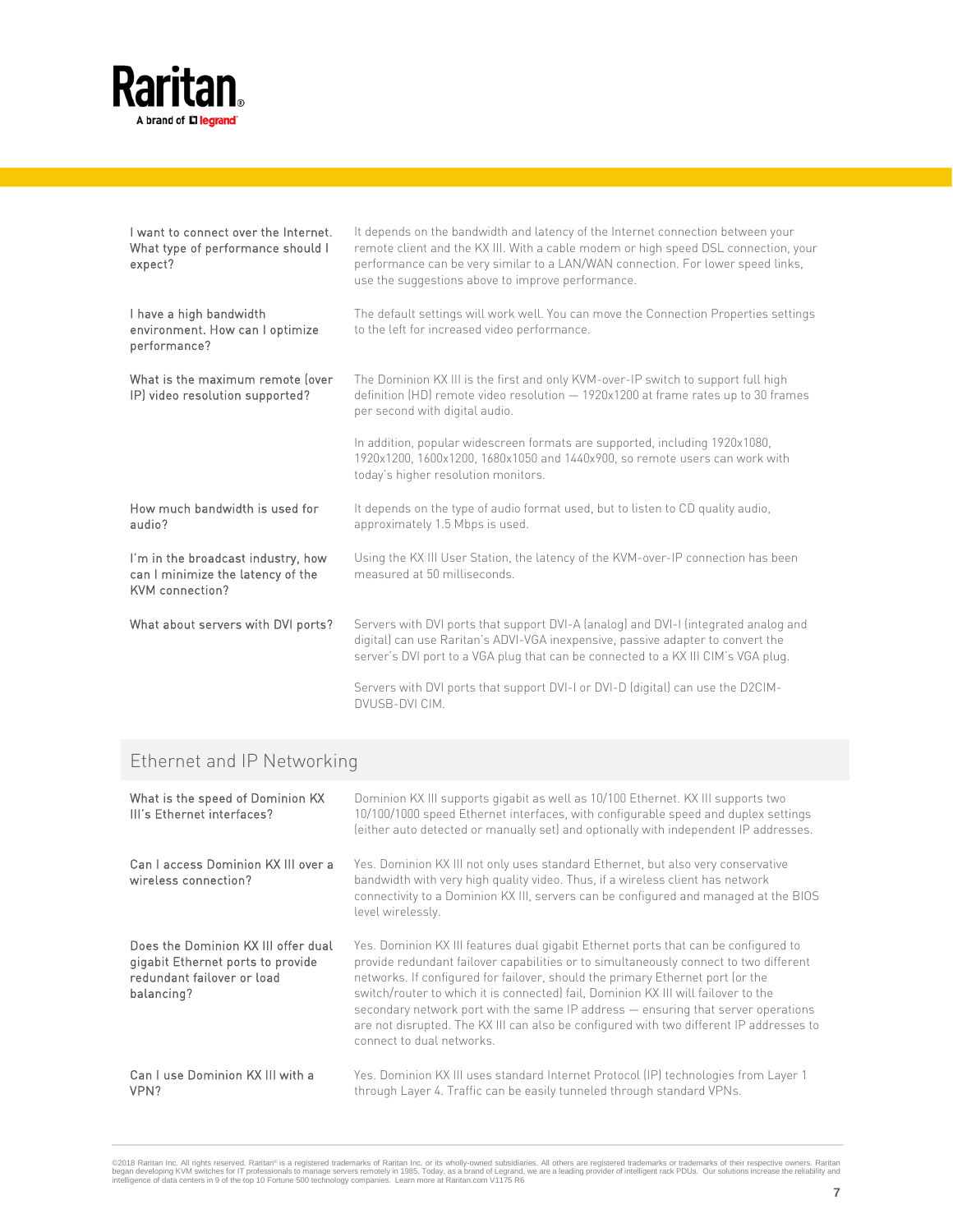

| Can I use KX III with a proxy server?                                                                         | Yes. KX III can be used with a SOCKS proxy server, assuming the remote client PC is<br>configured appropriately. Contact the user documentation or online help for more<br>information                                                                                                                                                                                                                                                                                                                                                                                                                                                                                                                                                                                                                                                                              |
|---------------------------------------------------------------------------------------------------------------|---------------------------------------------------------------------------------------------------------------------------------------------------------------------------------------------------------------------------------------------------------------------------------------------------------------------------------------------------------------------------------------------------------------------------------------------------------------------------------------------------------------------------------------------------------------------------------------------------------------------------------------------------------------------------------------------------------------------------------------------------------------------------------------------------------------------------------------------------------------------|
| How many TCP ports must be open<br>on my firewall in order to enable<br>network access to Dominion KX III?    | Two ports are required: TCP port 5000 to discover other Dominion devices and for<br>communication between Raritan devices and CC-SG; and, of course, port 443 for<br>HTTPS communication.                                                                                                                                                                                                                                                                                                                                                                                                                                                                                                                                                                                                                                                                           |
| Are these ports configurable?                                                                                 | Yes. Dominion KX III's TCP ports are configurable by the administrator.                                                                                                                                                                                                                                                                                                                                                                                                                                                                                                                                                                                                                                                                                                                                                                                             |
| Can Dominion KX III be used with<br>Citrix®?                                                                  | Dominion KX III may work with remote access products like Citrix if configured<br>appropriately, but Raritan cannot guarantee it will work with acceptable<br>performance. Customers should realize that products like Citrix utilize video<br>redirection technologies similar in concept to digital KVM switches so that two KVM-<br>over-IP technologies are being used simultaneously.                                                                                                                                                                                                                                                                                                                                                                                                                                                                          |
| Can the Dominion KX III use DHCP?                                                                             | DHCP addressing can be used; however, Raritan recommends fixed addressing since<br>the Dominion KX III is an infrastructure device and can be accessed and<br>administered more effectively with a fixed IP address.                                                                                                                                                                                                                                                                                                                                                                                                                                                                                                                                                                                                                                                |
| I'm having problems connecting to<br>the Dominion KX III over my IP<br>network. What could be the<br>problem? | The Dominion KX III relies on your LAN/WAN network. Some possible problems<br>include:<br>Ethernet auto-negotiation. On some networks, 10/100 auto-negotiation<br>$\bullet$<br>does not work properly, and the Dominion KX III unit must be set to 100<br>Mb/full duplex or the appropriate choice for its network.<br><b>Duplicate IP address.</b> If the IP address of the Dominion KX III<br>٠<br>is the same as another device, network connectivity may be inconsistent.<br>Port 5000 conflicts. If another device is using port 5000, the Dominion KX<br>٠<br>III default port must be changed (or the other device must be changed).<br>When changing the IP address of a Dominion KX III, or swapping in a new<br>Dominion KX III, sufficient time must be allowed for its IP and MAC<br>addresses to be known throughout the Layer 2 and Layer 3 networks. |
| IPv6 Networking                                                                                               |                                                                                                                                                                                                                                                                                                                                                                                                                                                                                                                                                                                                                                                                                                                                                                                                                                                                     |
| What is IPv6?                                                                                                 | IPv6 is the acronym for Internet Protocol Version 6. IPv6 is the "next generation" IP<br>protocol which will replace the current IP Version 4 (IPv4) protocol.                                                                                                                                                                                                                                                                                                                                                                                                                                                                                                                                                                                                                                                                                                      |
|                                                                                                               | IPv6 addresses a number of problems in IPv4, such as the limited number of IPv4<br>addresses. It also improves IPv4 in areas such as routing and network auto-<br>configuration. IPv6 is expected to gradually replace IPv4, with the two coexisting for<br>a number of years.                                                                                                                                                                                                                                                                                                                                                                                                                                                                                                                                                                                      |
|                                                                                                               | IPv6 treats one of the largest headaches of an IP network from the administrator's<br>point of view - configuring and maintaining an IP network.                                                                                                                                                                                                                                                                                                                                                                                                                                                                                                                                                                                                                                                                                                                    |
| Why does Dominion KX III support<br>IPv6 networking?                                                          | U.S. government agencies and the Department of Defense are now mandated to<br>purchase IPv6-compatible products. In addition, many enterprises and foreign                                                                                                                                                                                                                                                                                                                                                                                                                                                                                                                                                                                                                                                                                                          |

countries, such as China, will be transitioning to IPv6 over the next several years.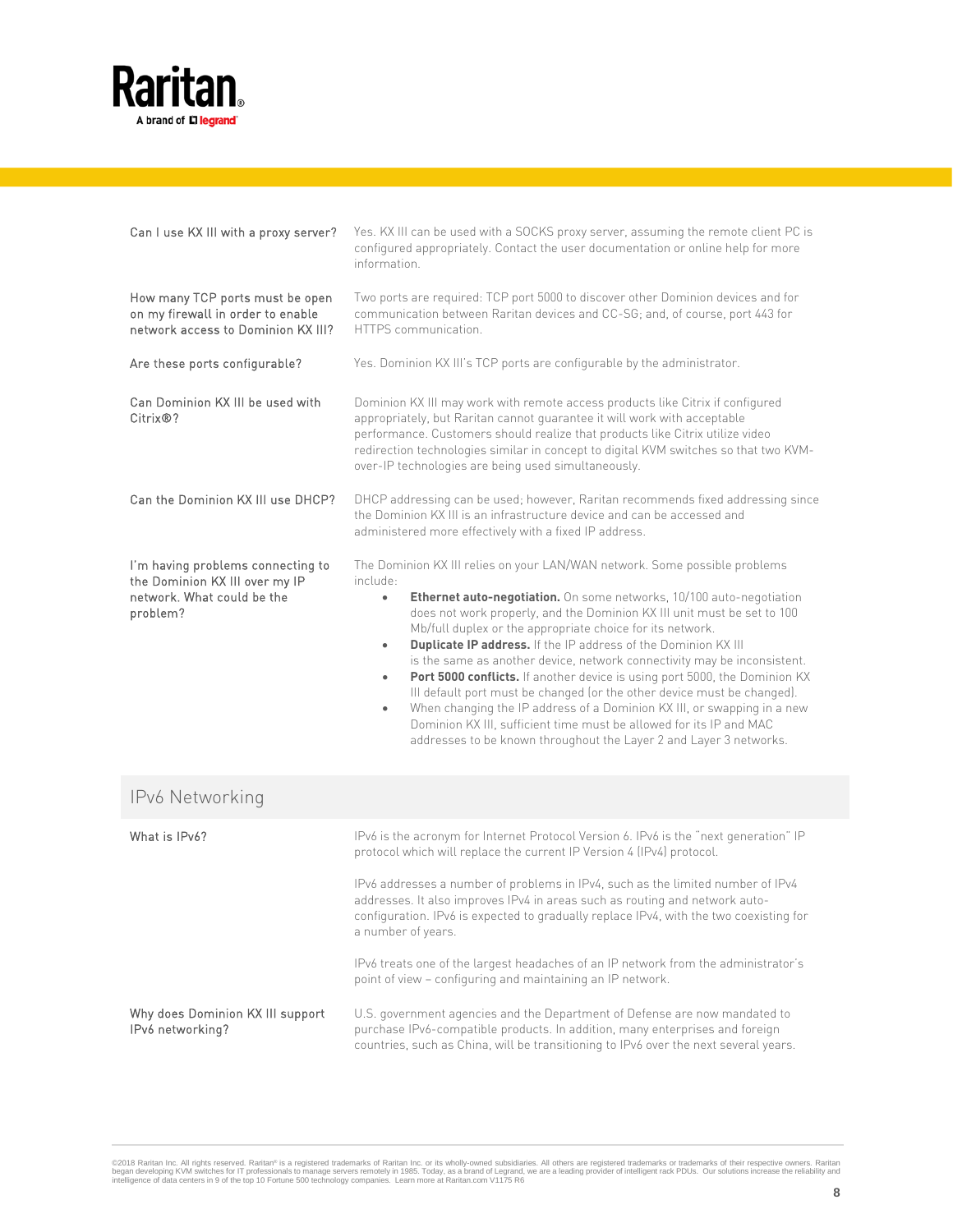

Dominion KX III?

| What is "dual stack" and why is it<br>required?                               | Dual stack is the ability to simultaneously support both IPv4 and IPv6 protocols.<br>Given the gradual transition from IPv4 to IPv6, dual stack is a fundamental<br>requirement for IPv6 support.                                                                                                                                                                                                                 |
|-------------------------------------------------------------------------------|-------------------------------------------------------------------------------------------------------------------------------------------------------------------------------------------------------------------------------------------------------------------------------------------------------------------------------------------------------------------------------------------------------------------|
| How do I enable IPv6 on the<br>Dominion KX III?                               | Use the "Network Settings" page, available from the "Device Settings" tab. Enable<br>IPv6 addressing and choose manual or auto-configuration. Consult the user guide for<br>more information                                                                                                                                                                                                                      |
| What if I have an external server<br>with an IPv6 address that I want to      | The Dominion KX III can access external servers via their IPv6 addresses, for<br>example, an SNMP manager, syslog server or LDAP server.                                                                                                                                                                                                                                                                          |
| use with my Dominion KX III?                                                  | Using the Dominion KX III's dual-stack architecture, these external servers can be<br>accessed via: (1) an IPv4 address, (2) IPv6 address or (3) hostname. So, the Dominion<br>KX III supports the mixed IPv4/IPv6 environment many customers will have.                                                                                                                                                          |
| What if my network doesn't support<br>IPv6?                                   | The Dominion KX III's default networking is set at the factory for IPv4 only. When you<br>are ready to use IPv6, then follow the above instructions to enable IPv4/IPv6 dual-<br>stack operation.                                                                                                                                                                                                                 |
| Where can I get more information<br>on IPv6?                                  | See www.ipv6.org for general information on IPv6. The Dominion KX III user guide<br>describes the Dominion KX III's support for IPv6.                                                                                                                                                                                                                                                                             |
| Servers                                                                       |                                                                                                                                                                                                                                                                                                                                                                                                                   |
| Does Dominion KX III depend on a<br>Windows server to operate?                | Absolutely not. Because users depend on the KVM infrastructure to always be<br>available in any scenario whatsoever (as they will likely need to use the KVM<br>infrastructure to fix problems), Dominion KX III is designed to be completely<br>independent from any external server.                                                                                                                            |
| What should I do to prepare a<br>server for connection to Dominion<br>KX III? | Set the mouse parameter options to provide users with the best mouse<br>synchronization and turn off screensavers and any power management features that<br>affect screen display.                                                                                                                                                                                                                                |
| What about mouse synchronization?                                             | In the past, KVM-over-IP mouse synchronization was a frustrating experience. The<br>Dominion KX III's Absolute Mouse Synchronization provides for a tightly synchronized<br>mouse without requiring server mouse setting changes on Windows and Apple® Mac<br>servers. For other servers, the Intelligent Mouse mode or the speedy, single mouse<br>mode can be used to avoid changing the server mouse settings. |
| What comes in the Dominion KX III<br>box?                                     | The following is included: (1) Dominion KX III unit, (2) Quick Setup Guide, (3) standard<br>19" rack mount brackets, [4] user manual CD-ROM, [5] localized AC line cord and [6]<br>warranty certificate and other documentation.                                                                                                                                                                                  |
| <b>Blade Servers</b>                                                          |                                                                                                                                                                                                                                                                                                                                                                                                                   |
| Can I connect blade servers to the                                            | Yes. Dominion KX III supports popular blade server models from the leading blade                                                                                                                                                                                                                                                                                                                                  |

©2018 Raritan Inc. All rights reserved. Raritan® is a registered trademarks of Raritan Inc. or its wholly-owned subsidiaries. All others are registered trademarks or trademarks of their respective owners. Raritan<br>began dev

server manufacturers: HP®, IBM®, Dell® and Cisco®.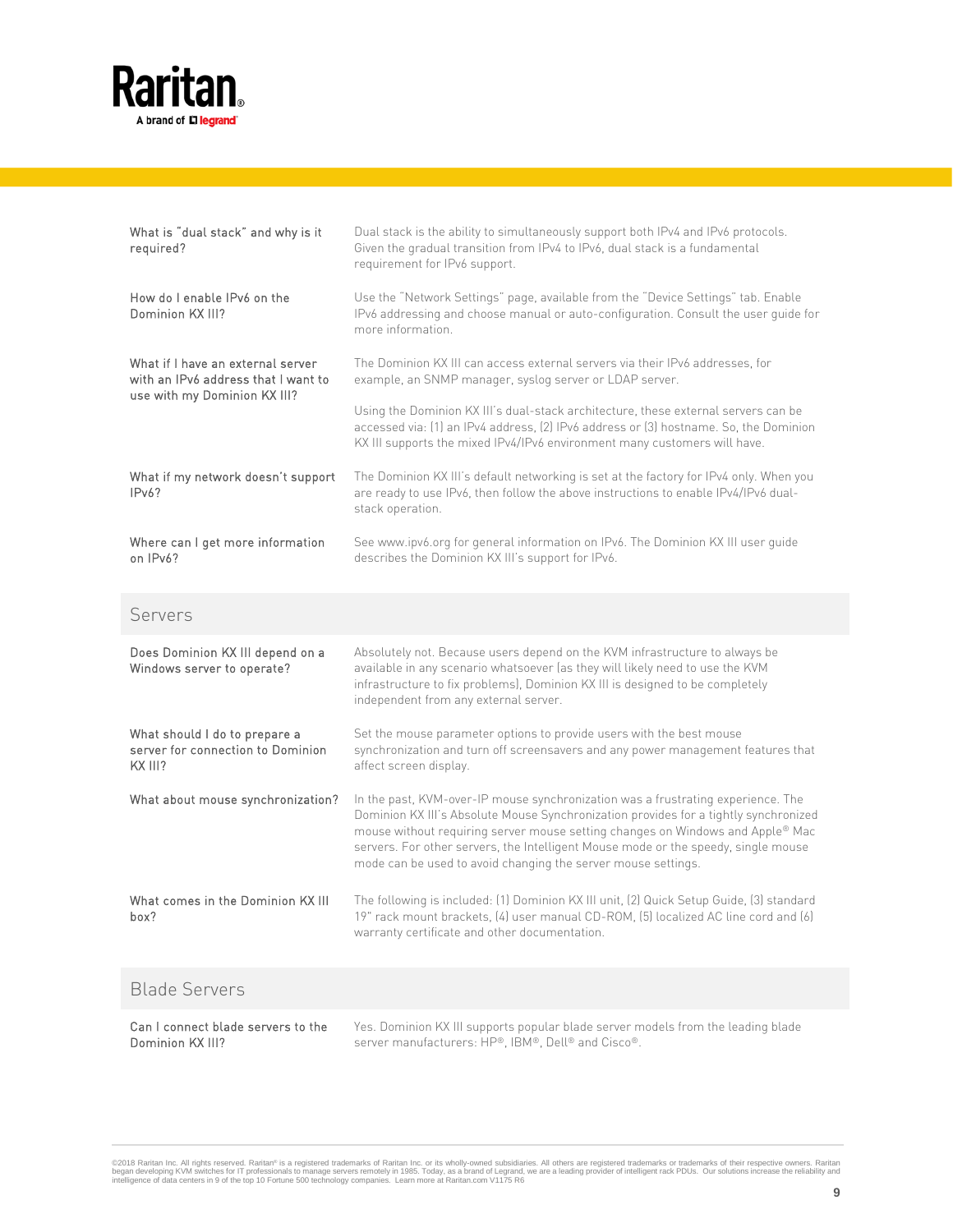

| Which blade servers are supported?                                                                                                   | The following models are supported: Dell PowerEdge® 1855, 1955 and M1000e;<br>HP BladeSystem c3000 and c7000; IBM BladeCenter® H, E and S; and Cisco UCS<br>B-Series.                                                                                                                                                                                                                                                                             |
|--------------------------------------------------------------------------------------------------------------------------------------|---------------------------------------------------------------------------------------------------------------------------------------------------------------------------------------------------------------------------------------------------------------------------------------------------------------------------------------------------------------------------------------------------------------------------------------------------|
| Which CIM should I use?                                                                                                              | It depends on the type of KVM ports on the specific make and model of the blade<br>server you are using. The following CIMs are supported: DCIM-PS2, DCIM-USBG2,<br>D2CIM-VUSB and D2CIM-DVUSB.                                                                                                                                                                                                                                                   |
| Which types of access and control<br>are available?                                                                                  | The Dominion KX III provides automated and secure KVM access: (1) at the rack,<br>[2] remotely over IP, [3] via CommandCenter and [4] by modem.                                                                                                                                                                                                                                                                                                   |
| Do I have to use hotkeys to switch<br>between blades?                                                                                | Some blade servers require you to use hotkeys to switch between blades. With the<br>Dominion KX III, you don't have to use these hotkeys. Just click on the name of the<br>blade server, and the Dominion KX III will automatically switch to that blade without<br>the explicit use of the hotkey.                                                                                                                                               |
| Can I access the blade server's<br>management module?                                                                                | Yes. You can define the URL of the management module and access it from the<br>Dominion KX III or from our CommandCenter Secure Gateway. If configured,<br>one-click access is available.                                                                                                                                                                                                                                                         |
| How many blade servers can I<br>connect to a Dominion KX III?                                                                        | For performance and reliability reasons, you can connect up to eight blade chassis to<br>a Dominion KX III, regardless of model. Raritan recommends connecting up to two<br>times the number of remote connections supported by the device. For example, with<br>a KX3-216 with two remote channels, we recommend connecting up to four blade<br>server chassis. You can, of course, connect individual servers to the remaining server<br>ports. |
| I'm an enterprise customer using<br>CommandCenter Secure Gateway.<br>Can I access blade servers via<br>CommandCenter Secure Gateway? | Yes. Once blade servers are configured on the Dominion KX III, the CommandCenter<br>Secure Gateway user can access them via KVM connections. In addition, the blade<br>servers are organized by chassis as well as CommandCenter Secure Gateway<br>custom views.                                                                                                                                                                                  |
| What if I also want in-band or<br>embedded KVM access?                                                                               | In-band and embedded access to blade servers can be configured within<br>CommandCenter Secure Gateway.                                                                                                                                                                                                                                                                                                                                            |
| I'm running VMware® on some of<br>my blade servers. Is this<br>supported?                                                            | Yes. With CommandCenter Secure Gateway, you can display and access virtual<br>machines running on blade servers.                                                                                                                                                                                                                                                                                                                                  |
| Is virtual media supported?                                                                                                          | This depends on the blade server. HP blades can support virtual media. The IBM<br>BladeCenter (except for BladeCenter T) supports virtual media if configured<br>appropriately. A virtual media CIM -D2CIM-VUSB or D2CIM-DVUSB- must be used.                                                                                                                                                                                                     |
| Is Absolute Mouse Synchronization<br>supported?                                                                                      | Servers with internal KVM switches inside the blade chassis typically do not support<br>absolute mouse technology. For HP blade and some Dell blade servers, a CIM can be<br>connected to each blade, so Absolute Mouse Synchronization is supported.                                                                                                                                                                                             |
| Is blade access secure?                                                                                                              | Yes. Blade access uses all of the standard Dominion KX III security features such as<br>128-bit or 256-bit encryption. In addition, there are blade-specific security features<br>such as per blade access permissions and hotkey-blocking that eliminates<br>unauthorized access.                                                                                                                                                                |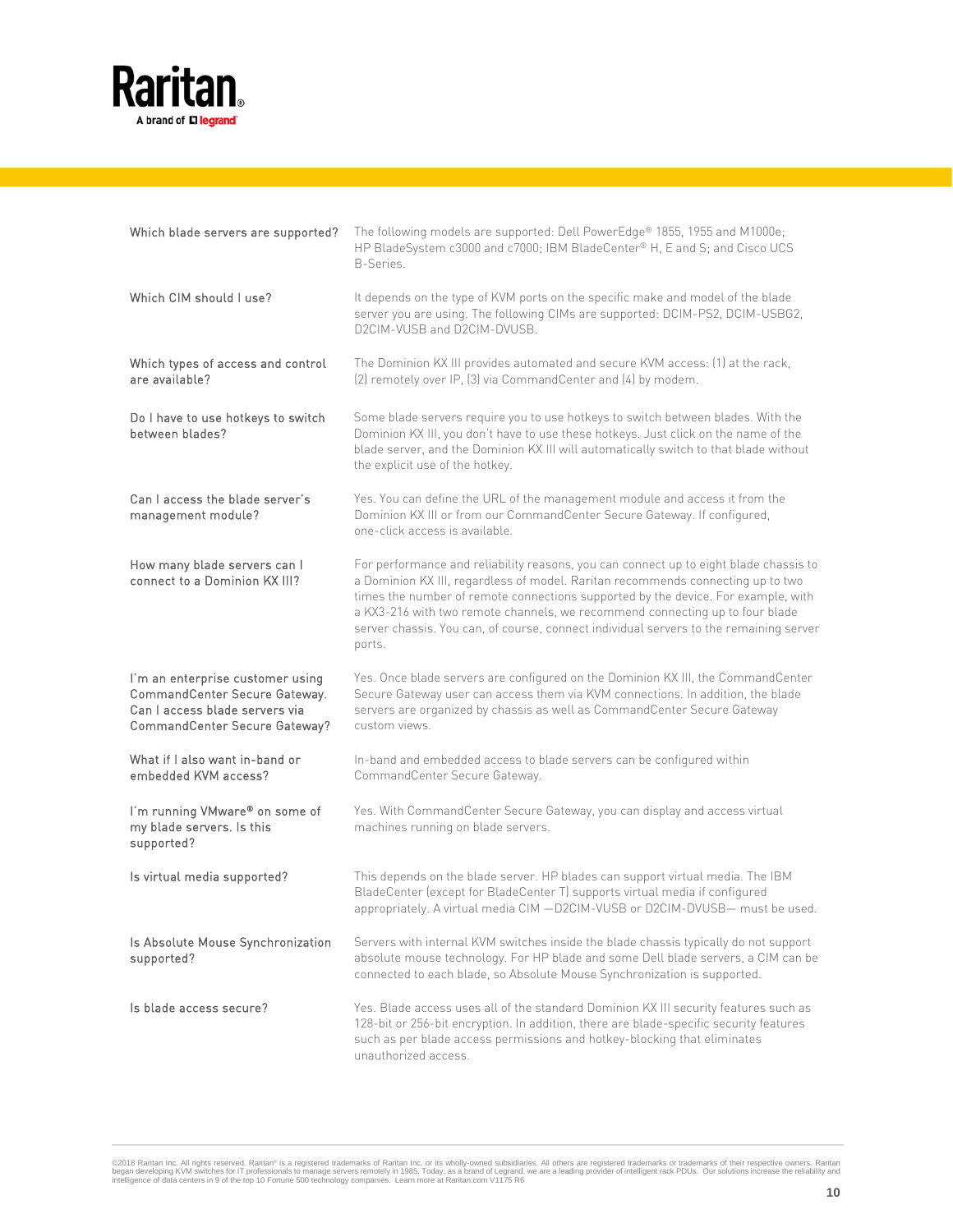

Does the Dominion KSX II or the KX II-101 support blade servers? At this time, these products do not support blade servers.

| Installation                                                                                                                                                                                           |                                                                                                                                                                                                                                                                                                                                                                                                                                                    |
|--------------------------------------------------------------------------------------------------------------------------------------------------------------------------------------------------------|----------------------------------------------------------------------------------------------------------------------------------------------------------------------------------------------------------------------------------------------------------------------------------------------------------------------------------------------------------------------------------------------------------------------------------------------------|
| Besides the unit itself, what do I<br>need to order from Raritan to<br>install Dominion KX III?                                                                                                        | Each server that connects to Dominion KX III requires a Dominion or Paragon<br>computer interface module (CIM), an adapter (server dongle) that connects directly<br>to the keyboard, video and mouse ports of the server.                                                                                                                                                                                                                         |
| Which kind of Cat5 cabling should<br>be used in my installation?                                                                                                                                       | Dominion KX III can use any standard UTP (unshielded twisted pair) cabling, whether<br>Cat5, Cat5e or Cat6. Often in our manuals and marketing literature, Raritan will<br>simply say "Cat5" cabling for short. In actuality, any brand UTP cable will suffice for<br>Dominion KX III.                                                                                                                                                             |
| Which types of servers and PCs can<br>be connected to Dominion KX III?                                                                                                                                 | Dominion KX III is completely vendor independent. Any server with standards-<br>compliant keyboard, video and mouse ports can be connected. In addition, servers<br>with serial ports can be controlled using the P2CIM-SER CIM.                                                                                                                                                                                                                   |
| How do I connect servers to<br>Dominion KX III?                                                                                                                                                        | Servers that connect to the Dominion KX III require a Dominion or Paragon CIM,<br>which connects directly to the keyboard, video and mouse ports of the server. Then,<br>connect each CIM to Dominion KX III using standard UTP (unshielded twisted pair)<br>cable such as Cat5, Cat5e or Cat6.                                                                                                                                                    |
| How far can my servers be from<br>Dominion KX III?                                                                                                                                                     | In general, servers can be up to 150 feet (45 m) away from Dominion KX III,<br>depending on the type of server. (See user manual or help on the Raritan website.)<br>For the D2CIM-VUSB CIMs that supports virtual media and Absolute Mouse<br>Synchronization, a 100-foot (30 m) range is recommended.                                                                                                                                            |
| Some operating systems lock up<br>when I disconnect a keyboard or<br>mouse during operation. What<br>prevents servers connected to<br>Dominion KX III from locking up<br>when I switch away from them? | Each Dominion computer interface module (DCIM) dongle acts as a virtual keyboard<br>and mouse to the server to which it is connected. This technology is called KME<br>(keyboard/mouse emulation). Raritan's KME technology is data center grade,<br>battle-tested and far more reliable than that found in lower-end KVM switches:<br>it incorporates more than 15 years of experience and has been deployed to millions<br>of servers worldwide. |
| Are there any agents that must be<br>installed on servers connected to<br>Dominion KX III?                                                                                                             | Servers connected to Dominion KX III do not require any software agents to be<br>installed because Dominion KX III connects directly to the servers' physical keyboard,<br>video and mouse ports.                                                                                                                                                                                                                                                  |
| How many servers can be<br>connected to each Dominion KX III<br>unit?                                                                                                                                  | Dominion KX III models range from 8, 16 or 32 server ports in a 1U chassis, to 64<br>server ports in a 2U chassis. This is the industry's highest digital KVM switch port<br>density.                                                                                                                                                                                                                                                              |
| What happens if I disconnect a<br>server from Dominion KX III and<br>reconnect it to another Dominion<br>KX III unit, or connect it to a<br>different port on the same<br>Dominion KX III unit?        | Dominion KX III will automatically update the server port names when servers are<br>moved from port to port. Furthermore, this automatic update does not just affect the<br>local access port, but propagates to all remote clients and the optional<br>CommandCenter Secure Gateway management appliance.                                                                                                                                         |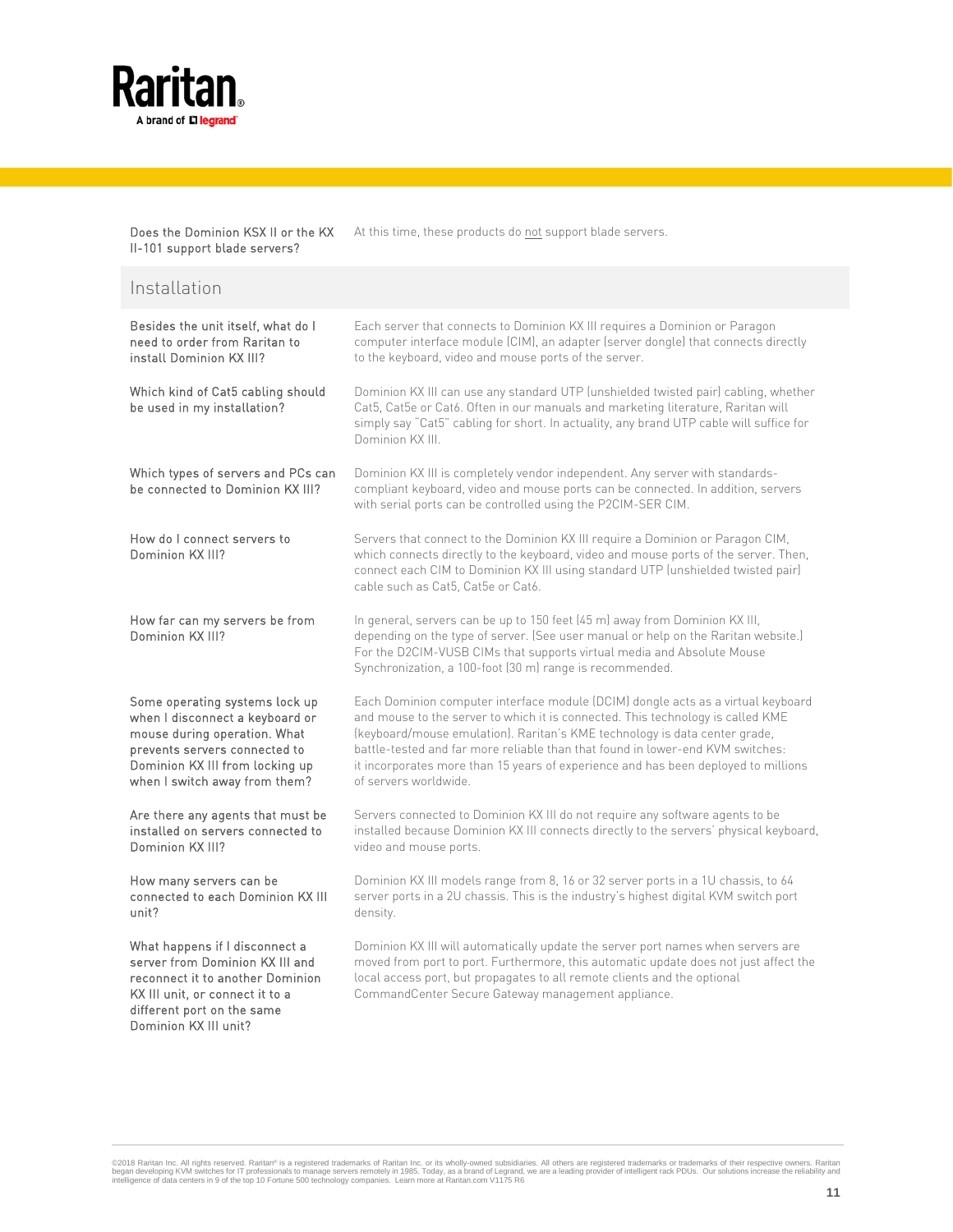

### Serial-over-IP Access

| How do I connect a serial (RS-232)<br>device, such as a Cisco router or<br>a headless server, to Dominion<br>KX III? | With the new Dominion Serial Access Modules [DSAM], users can connect to up to 8<br>serial devices with Java-free serial access. The 2 and 4 port DSAM modules connect<br>to the KX III switch's USB ports. They provide "true serial access" with copy and<br>paste capability for up to 8 simultaneous connections to serial devices like LAN<br>switches, routers and Linux/Unix servers.    |
|----------------------------------------------------------------------------------------------------------------------|-------------------------------------------------------------------------------------------------------------------------------------------------------------------------------------------------------------------------------------------------------------------------------------------------------------------------------------------------------------------------------------------------|
|                                                                                                                      | Customers can also consider deploying the Dominion KSX II, an integrated KVM and<br>serial switch. The DKSX-144 features four KVM-over-IP ports and four serial ports.                                                                                                                                                                                                                          |
|                                                                                                                      | The DKSX-188 features eight KVM-over-IP ports and eight serial ports.                                                                                                                                                                                                                                                                                                                           |
|                                                                                                                      | However, if there are many serially controlled devices, we recommend the use of<br>Raritan's new Dominion SX II line of secure console servers. Dominion SX II offers<br>the most advanced serial functionality with emergency access through telephone or<br>cellular modem. This SX II is easy to use, configure and manage, and can be<br>completely integrated via Raritan's CommandCenter. |
| What type of serial connection does<br>the DSAM provide?                                                             | The DSAM provides a "true" serial connection, similar to that of a Dominion SX II<br>connection. Copy and paste is supported, as well as a port history. The DSAM serial<br>connection does not have all of the advanced features of the full-featured Dominion<br>SX II. Check the KX III documentation for more information on the DSAMs.                                                     |
| How many DSAM's can I connect to<br>a KX III switch?                                                                 | A maximum of two DSAM modules (6 or 8 ports) can be connected to the KX III<br>switch. As the USB connections on the KX III switch are fixed, there are limits on the<br>total number of USB devices that can be connected. For example, if you connect two<br>4-port DSAMs to the KX III, then you cannot connect other USB devices. Check the<br>documentation for more information           |
| How does the DSAM compare to the<br>Paragon serial CIM (P2CIM-SER)?                                                  | The P2CIM-SER is a single port serial CIM, when connected to a KX III port, that<br>provides a simulated serial session (not a true serial connection). The P2CIM-SER is<br>an older device that requires power from the server or from an adapter. It also uses<br>up a KVM port on the KX III and requires an IP session to operate.                                                          |
|                                                                                                                      | The DSAM is superior to the P2CIM-SER in almost every way. For example, the<br>DSAM provides a true serial connection, supports higher baud rates, does not<br>require power from the server (or adapter) and does not use up a KVM port or IP<br>session.                                                                                                                                      |
| How does the DSAM compare to<br>other vendor's serial CIMs?                                                          | Like other vendors, the DSAM provides a true serial connection. The DSAM's main<br>advantages are: (1) the DSAM doesn't require power from a device or power adapter,<br>(2) the DSAM does not use up expensive KVM ports, and (3) the DSAM supports auto<br>DTE/DTC so it doesn't require rollover cables.                                                                                     |

## Local Port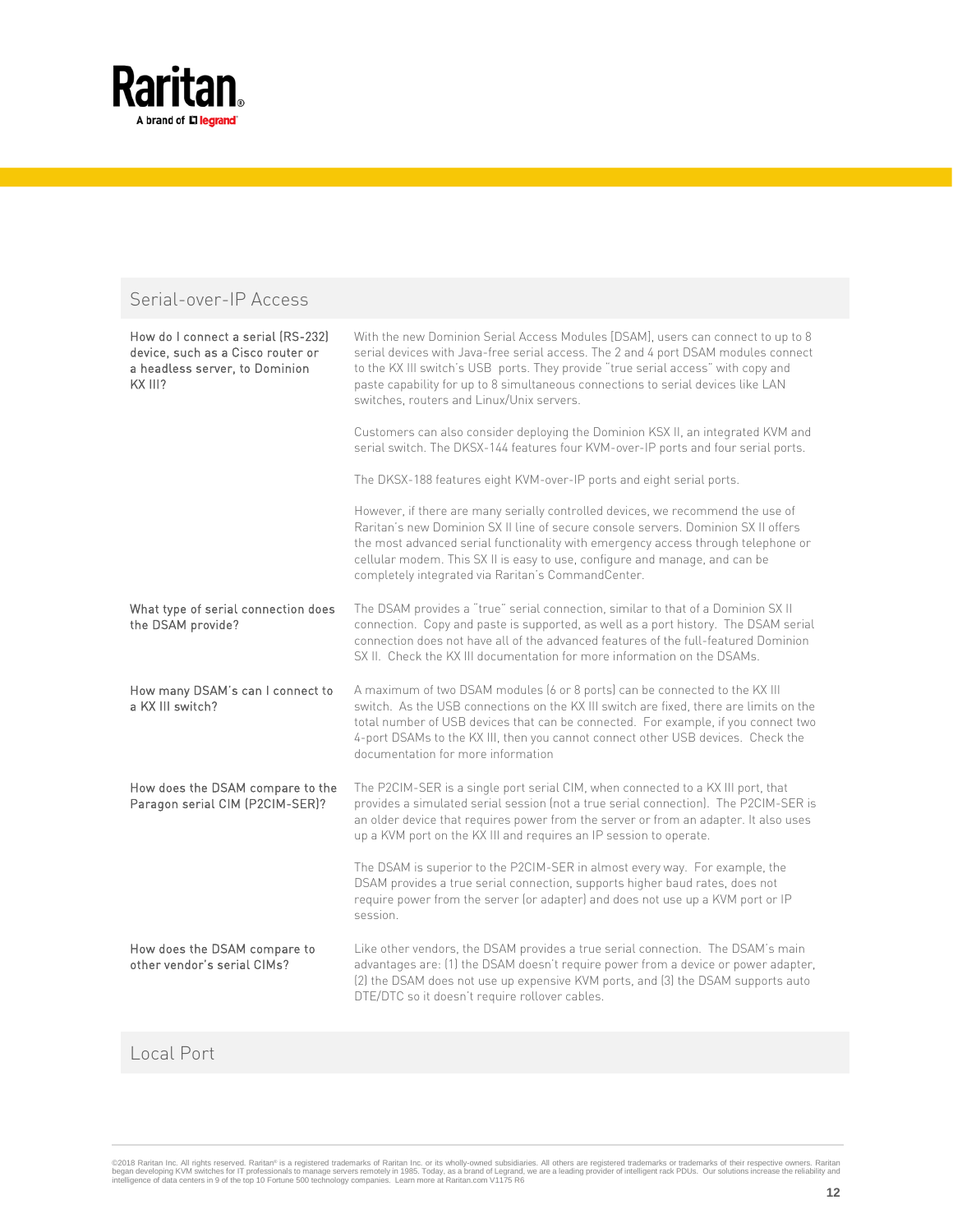

| Can I access my servers directly<br>from the rack?                                              | Yes. At the rack, Dominion KX III functions just like a traditional KVM switch -<br>allowing control of up to 64 servers using a single keyboard, monitor and mouse. You<br>can switch between servers by the browser-based user interface or via a hotkey.<br>Raritan's T1700-LED & T1900-LED keyboard drawers can be used for at-the-rack<br>access to the KX III's DVI-based local port.                                                                                                                                                                                                                                |
|-------------------------------------------------------------------------------------------------|----------------------------------------------------------------------------------------------------------------------------------------------------------------------------------------------------------------------------------------------------------------------------------------------------------------------------------------------------------------------------------------------------------------------------------------------------------------------------------------------------------------------------------------------------------------------------------------------------------------------------|
| Can I consolidate the local ports of<br>multiple KX IIIs?                                       | Yes. You can connect the tiering ports of multiple KX III switches to another KX III<br>using the "tiering" feature of the KX III. You can then access the servers connected to<br>your KX III devices from a single point in the data center via a consolidated port list.                                                                                                                                                                                                                                                                                                                                                |
| When I am using the local port, do I<br>prevent other users from accessing<br>servers remotely? | No. The Dominion KX III local port has a completely independent access path to the<br>servers. This means a user can access servers locally at the rack - without<br>compromising the number of users that access the rack remotely at the same time.                                                                                                                                                                                                                                                                                                                                                                      |
| Can I use a USB keyboard or mouse<br>at the local port?                                         | Yes. The Dominion KX III has USB keyboard and mouse ports on the local port.<br>Dominion KX III switches do not have PS/2 local ports. Customers with PS/2<br>keyboards and mice should utilize a PS/2 to USB adapter.                                                                                                                                                                                                                                                                                                                                                                                                     |
| Is there an onscreen display (OSD)<br>for local, at-the-rack access?                            | Yes, but Dominion KX III's at-the-rack access goes way beyond conventional OSDs.<br>Featuring the industry's first browser-based DVI interface for at-the-rack access,<br>Dominion KX III's local port uses the same interface for local and remote access.<br>Moreover, most administrative functions are available at the rack.                                                                                                                                                                                                                                                                                          |
| How do I select between servers<br>while using the local port?                                  | The local port displays the connected servers using the same user interface as the<br>remote client. Users connect to a server with a simple click of the mouse or via a<br>hotkey.                                                                                                                                                                                                                                                                                                                                                                                                                                        |
| How do I ensure that only<br>authorized users can access<br>servers from the local port?        | Users attempting to use the local port must pass the same level of authentication as<br>those accessing remotely. This means that:<br>If the Dominion KX III is configured to interact with an external RADIUS,<br>$\bullet$<br>LDAP or Active Directory® server, users attempting to access the local<br>port will authenticate against the same server.<br>If the external authentication servers are unavailable, Dominion KX III fails<br>$\bullet$<br>over to its own internal authentication database.<br>Dominion KX III has its own stand-alone authentication, enabling instant, out-of-the-<br>box installation. |

| Extended Local Port              |                                                                                                                                                                                                                                                                                                                                                             |
|----------------------------------|-------------------------------------------------------------------------------------------------------------------------------------------------------------------------------------------------------------------------------------------------------------------------------------------------------------------------------------------------------------|
| What is the extended local port? | The Dominion, KX2-808, KX2-832 and KX2-864 featured an extended local port. The<br>corresponding Dominion KX III models do not have an extended local port. Instead<br>all KX III models have a tiering port.<br>To extend the KX III's digital local port, you can use the Raritan Cat5 Reach DVI<br>product for local and remote access up to 500 meters. |

## Dual Power Supplies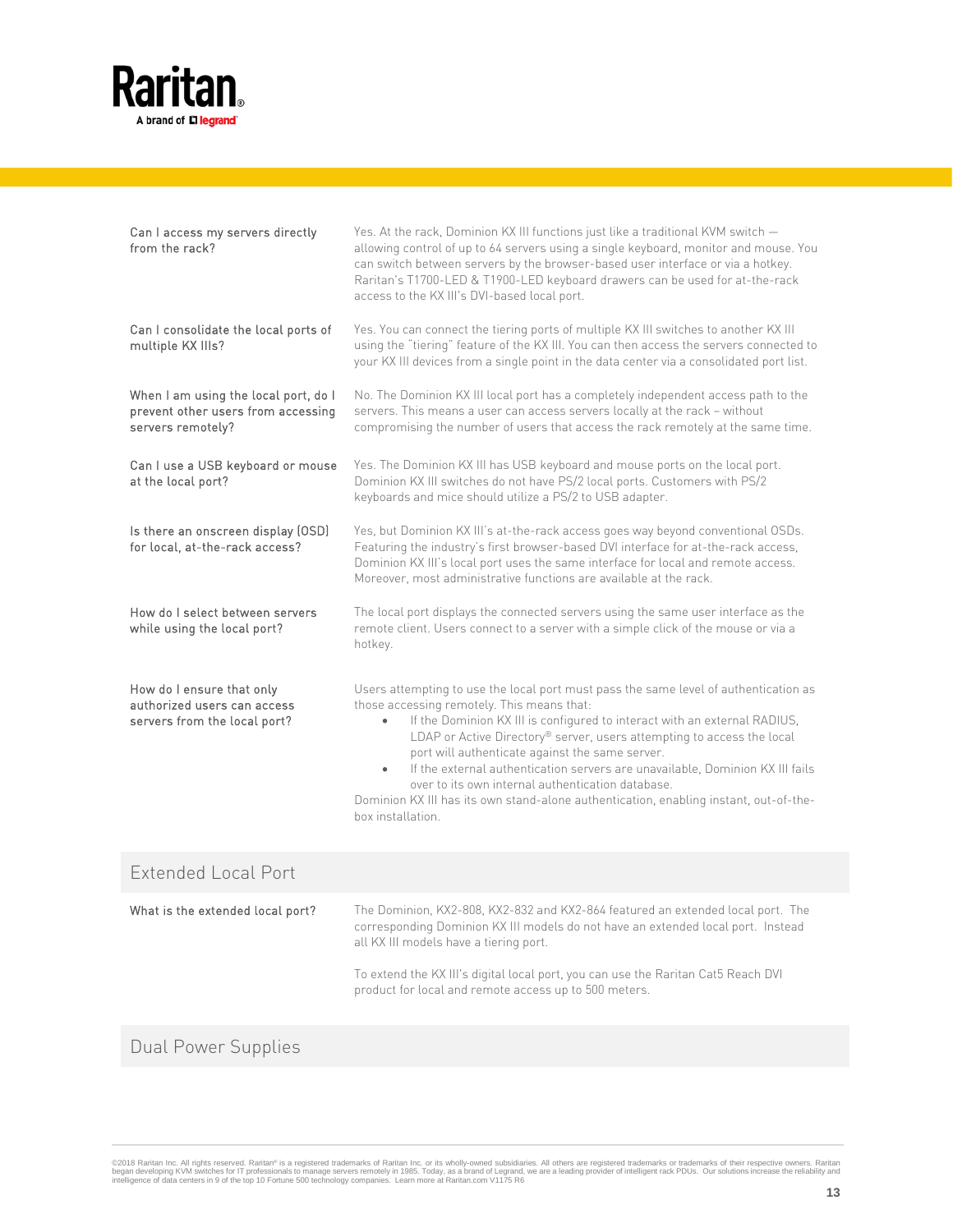

| Does Dominion KX III have a dual<br>power option?                                          | Yes. All Dominion KX III models come equipped with dual AC inputs and power<br>supplies with automatic failover. Should one of the power inputs or power supplies<br>fail, then the KX III will automatically switch to the other.                                     |
|--------------------------------------------------------------------------------------------|------------------------------------------------------------------------------------------------------------------------------------------------------------------------------------------------------------------------------------------------------------------------|
| Does the power supply used by<br>Dominion KX III automatically<br>detect voltage settings? | Yes. Dominion KX III's power supply can be used in AC voltage ranges from 100-240<br>volts, at 50-60 Hz.                                                                                                                                                               |
| If a power supply or input fails, will<br>I be notified?                                   | The Dominion KX III front panel LED will notify the user of a power failure. An entry<br>will also be sent to the audit log and displayed on the KX remote client user interface.<br>If configured by the administrator, then SNMP or syslog events will be generated. |

# Intelligent Power Distribution Unit (PDU) Control

| What type of remote power control<br>capabilities does Dominion KX III<br>offer?       | Raritan's intelligent PDUs can be connected to the Dominion KX III to provide power<br>control of target servers and other equipment. For servers, after a simple one-time<br>configuration step, just click on the server name to power on, off or to recycle a hung<br>server. |
|----------------------------------------------------------------------------------------|----------------------------------------------------------------------------------------------------------------------------------------------------------------------------------------------------------------------------------------------------------------------------------|
| What type of power strips does<br>Dominion KX III support?                             | Raritan's Dominion PX™ and Remote Power Control (RPC) power strips.                                                                                                                                                                                                              |
|                                                                                        | These come in many outlet, connector and amp variations. Note that you should not<br>connect the PM series of power strips to the Dominion KX III as these power strips do<br>not provide outlet-level switching.                                                                |
| How many PDUs can be connected<br>to a Dominion KX III?                                | Up to eight PDUs can be connected to a Dominion KX III device.                                                                                                                                                                                                                   |
| How do I connect the PDU to the<br>Dominion KX III?                                    | The D2CIM-PWR is used to connect the power strip to the Dominion KXII. The<br>D2CIM-PWR must be purchased separately; it does not come with the PDU.                                                                                                                             |
| Does Dominion KX III support<br>servers with multiple power<br>supplies?               | Yes. Dominion KX III can be easily configured to support servers with multiple power<br>supplies connected to multiple power strips. Four power supplies can be connected<br>per target server.                                                                                  |
| Does the Dominion KX III display<br>statistics and measurements from<br>the PDU?       | Yes. PDU-level power statistics, including power, current and voltage, are retrieved<br>from the PDU and displayed to the user.                                                                                                                                                  |
| Does remote power control require<br>any special configuration of<br>attached servers? | Some servers ship with default BIOS settings such that the server does not<br>automatically restart after losing and regaining power. For these servers, see the<br>server's documentation to change this setting.                                                               |
| What happens when I recycle power<br>to a server?                                      | Note that this is the physical equivalent of unplugging the server from the AC power<br>line, and reinserting the plug.                                                                                                                                                          |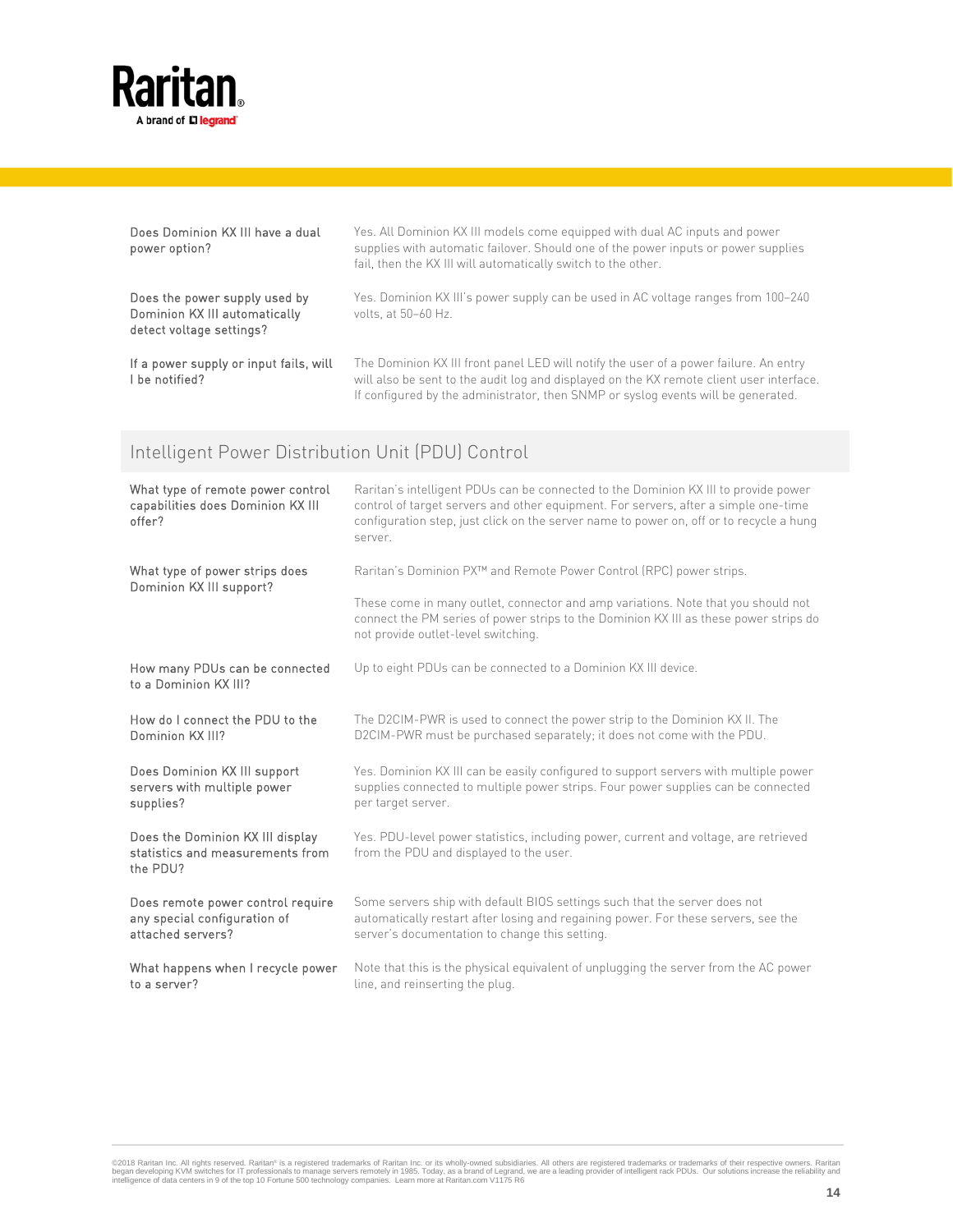

## Local Port Consolidation, Tiering and Cascading

| How do I physically connect<br>multiple Dominion KX III devices<br>together into one solution? | To physically connect multiple KX III devices together for consolidated local access,<br>you can connect the tiering ports of multiple "tiered" (or "cascaded") KX III switches<br>to a "base" KX III using the tiering ports of the KX III. You can then access the servers<br>connected to your KX III devices from a single point in the data center via a<br>consolidated port list. |
|------------------------------------------------------------------------------------------------|------------------------------------------------------------------------------------------------------------------------------------------------------------------------------------------------------------------------------------------------------------------------------------------------------------------------------------------------------------------------------------------|
|                                                                                                | The tiering port must be used to connect the tiered KX III switch to the base switch.                                                                                                                                                                                                                                                                                                    |
|                                                                                                | Access via the consolidated port list is available in the data center or even from a<br>remote PC. All servers connected to the tiered KX III's can be accessed via a<br>hierarchical port list or via search (with wildcards).                                                                                                                                                          |
|                                                                                                | Two levels of tiering are supported; up to 1024 devices can be accessed in a tiered<br>configuration. Remote power control is also supported.                                                                                                                                                                                                                                            |
|                                                                                                | Virtual media, smart card and blade server access via tiered access will be<br>supported in a future release. Of course these features are available when accessed<br>via a standard remote connection.                                                                                                                                                                                  |
|                                                                                                | While remote IP server access via the consolidated port list is available as a<br>convenience, remote accessing a tiered server from CommandCenter or via the KX III<br>the server is connected to, is recommended for optimal performance.                                                                                                                                              |
| Do I have to physically connect<br>Dominion KX III devices together?                           | Multiple Dominion KX III units do not need to be physically connected together.<br>Instead, each Dominion KX III unit connects to the network, and they automatically<br>work together as a single solution if deployed with Raritan's CommandCenter Secure<br>Gateway (CC-SG) management appliance.                                                                                     |
|                                                                                                | CC-SG acts as a single access point for remote access and management.<br>CC-SG offers a significant set of convenient tools, such as consolidated<br>configuration, consolidated firmware update and a single authentication and<br>authorization database.                                                                                                                              |
|                                                                                                | Customers using CC-SG for centralized remote access can make good use of the KX<br>III's tiering (cascading) feature to consolidate the local ports of multiple KX III<br>switches and locally access up to 1024 servers from a single console when in the<br>data center.                                                                                                               |
| Is CC-SG required?                                                                             | For customers wanting stand-alone usage (without a central management system),<br>multiple Dominion KX III units still interoperate and scale together via the IP<br>network. Multiple Dominion KX III switches can be accessed from the KX III Web-<br>based user interface.                                                                                                            |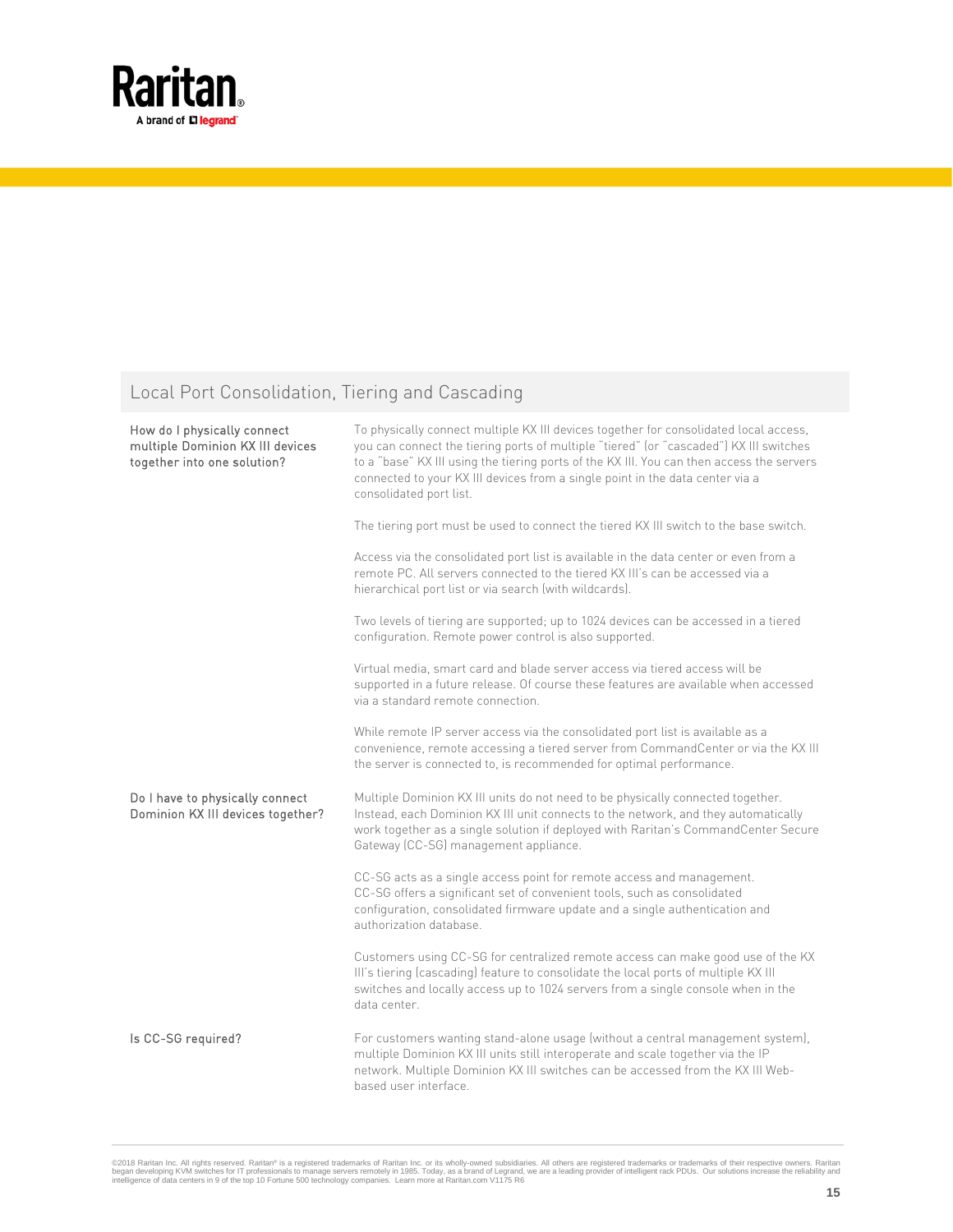

#### Can I connect an existing analog KVM switch to Dominion KX III?

Yes. Analog KVM switches can be connected to one of Dominion KX III's server ports. Simply use a PS/2 or USB computer interface module (CIM), and attach it to the user ports of the existing analog KVM switch.

Analog KVM switches supporting hotkey-based switching on their local ports can be tiered to a Dominion KX III switch and switched via a consolidated port list, both remotely and in the data center.

Please note that analog KVM switches vary in their specifications and Raritan cannot guarantee the interoperability of any particular third-party analog KVM switch. Contact Raritan technical support for further information.

### Computer Interface Modules (CIMs)

| What type of video is supported by<br>your CIMs?                                                                                | Our CIMs have traditionally supported analog VGA video. Three new CIMs support<br>digital video formats, including DVI, HDMI and DisplayPort. These are the D2CIM-<br>DVUSB-DVI, D2CIM-DVUSB-HDMI and D2CIM-DVUSB-DP.                                                                                                                                                                                                                                                                |
|---------------------------------------------------------------------------------------------------------------------------------|--------------------------------------------------------------------------------------------------------------------------------------------------------------------------------------------------------------------------------------------------------------------------------------------------------------------------------------------------------------------------------------------------------------------------------------------------------------------------------------|
| Can I use computer interface<br>modules (CIMs) from Paragon,<br>Raritan's analog matrix KVM<br>switch, with Dominion<br>KX III? | Yes. Certain Paragon computer interface modules (CIMs) may work with Dominion<br>KX III. [Please check the Raritan Dominion KX III Release Notes on the website for<br>the latest list of certified CIMs.)                                                                                                                                                                                                                                                                           |
|                                                                                                                                 | However, because Paragon CIMs cost more than Dominion KX III CIMs (as they<br>incorporate technology for video transmission of up to 1,000 feet [304 m]), it is not<br>generally advisable to purchase Paragon CIMs for use with Dominion KX III. Also note<br>that when connected to Dominion KX III, Paragon CIMs transmit video at a distance of<br>up to 150 feet (46 m), the same as Dominion KX III CIMs - not at 1,000 feet (304 m),<br>as they do when connected to Paragon. |
| Does Dominion KX III support<br>Paragon Dual CIMs?                                                                              | Yes. The Dominion KX III now supports Paragon II Dual CIMs (P2CIM-APS2DUAL and<br>P2CIM-AUSBDUAL), which can connect servers in the data center to two different<br>Dominion KX III switches.                                                                                                                                                                                                                                                                                        |
|                                                                                                                                 | If one KX III switch is not available, the server can be accessed through the second<br>KX III switch, providing redundant access and doubling the level of remote KVM<br>access.                                                                                                                                                                                                                                                                                                    |
|                                                                                                                                 | Please note these are Paragon CIMs, so they do not support the KX III advanced<br>features such as virtual media, absolute mouse, audio, etc.                                                                                                                                                                                                                                                                                                                                        |
|                                                                                                                                 |                                                                                                                                                                                                                                                                                                                                                                                                                                                                                      |

#### Security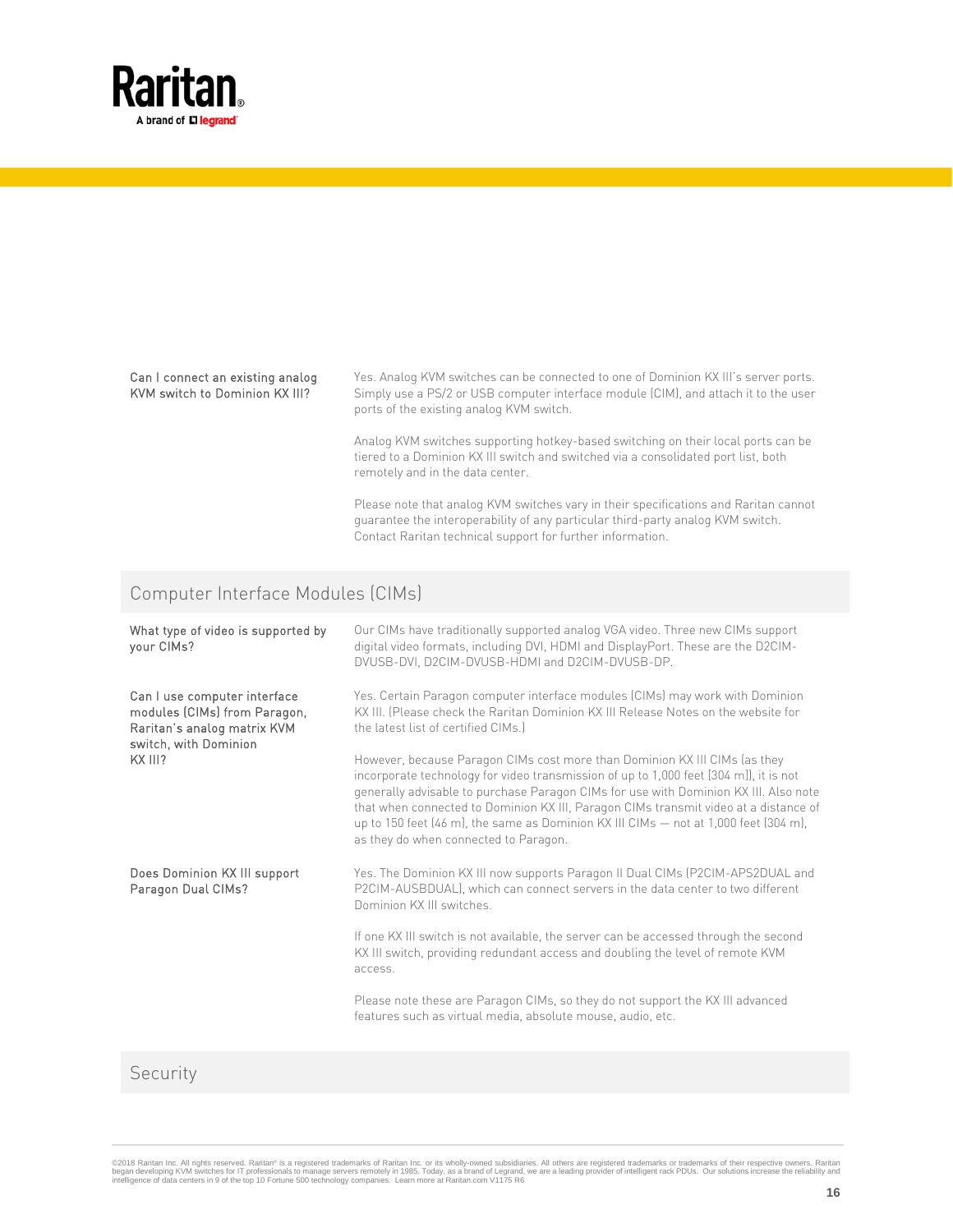

| Is the Dominion KX III FIPS 140-2<br>Certified?                                                                            | The Dominion KX III uses an embedded FIPS 140-2 validated cryptographic module<br>running on a Linux platform per FIPS 140-2 implementation guidelines. This<br>cryptographic module is used for encryption of KVM session traffic consisting of<br>video, keyboard, mouse, virtual media and smart card data.                                                                                                                              |
|----------------------------------------------------------------------------------------------------------------------------|---------------------------------------------------------------------------------------------------------------------------------------------------------------------------------------------------------------------------------------------------------------------------------------------------------------------------------------------------------------------------------------------------------------------------------------------|
| What kind of encryption does<br>Dominion KX III use?                                                                       | Dominion KX III uses industry-standard (and extremely secure) 256-bit AES, 128-bit<br>AES or 128-bit encryption, both in its SSL communications as well as its own data<br>stream. Literally no data is transmitted between remote clients and Dominion KX III<br>that is not completely secured by encryption.                                                                                                                             |
| Does Dominion KX III support AES<br>encryption as recommended by the<br>U.S. government's NIST and FIPS                    | Yes. The Dominion KX III utilizes the Advanced Encryption Standard (AES) for added<br>security. 256-bit and 128-bit AES is available. The weaker RC4 encryption is no<br>longer supported.                                                                                                                                                                                                                                                  |
| standards?                                                                                                                 | AES is a U.S. government-approved cryptographic algorithm that is recommended by<br>the National Institute of Standards and Technology (NIST) in the FIPS Standard 197.                                                                                                                                                                                                                                                                     |
| Does Dominion KX III allow<br>encryption of video data? Or does it<br>only encrypt keyboard and mouse<br>data?             | Unlike competing solutions, which only encrypt keyboard and mouse data, Dominion<br>KX III does not compromise security - it allows encryption of keyboard, mouse, video<br>and virtual media data.                                                                                                                                                                                                                                         |
| How does Dominion KX III integrate<br>with external authentication servers<br>such as Active Directory, RADIUS or<br>LDAP? | Through a very simple configuration, Dominion KX III can be set to forward all<br>authentication requests to an external server such as LDAP, Active Directory or<br>RADIUS. For each authenticated user, Dominion KX III receives from the<br>authentication server the user group to which that user belongs. Dominion KX III then<br>determines the user's access permissions depending on the user group to which he<br>or she belongs. |
| How are usernames and passwords<br>stored?                                                                                 | Should Dominion KX III's internal authentication capabilities be used, all sensitive<br>information, such as usernames and passwords, is stored in an encrypted format.<br>Literally no one, including Raritan technical support or product engineering<br>departments, can retrieve those usernames and passwords.                                                                                                                         |
| Does Dominion KX III support<br>strong passwords?                                                                          | Yes. The Dominion KX III has administrator-configurable, strong password checking<br>to ensure that user-created passwords meet corporate and/or government<br>standards and are resistant to brute force hacking.                                                                                                                                                                                                                          |
| Can I upload my own digital<br>certificate to the Dominion KX III?                                                         | Yes. Customers can upload self-signed or certificate authority-provided digital<br>certificates to the Dominion KX III for enhanced authentication and secure<br>communication. We recommend this for fewer browser messages and higher<br>security.                                                                                                                                                                                        |
| Does the KX III support a<br>configurable security banner?                                                                 | Yes. For government, military and other security-conscious customers requiring a<br>security message before user login, the KX III can display a user-configurable banner<br>message and optionally require acceptance.                                                                                                                                                                                                                     |
| My security policy does not allow<br>the use of standard TCP port<br>numbers. Can I change them?                           | Yes. For customers wishing to avoid the standard TCP/IP port numbers to increase<br>security, the Dominion KX III allows the administrator to configure alternate port<br>numbers.                                                                                                                                                                                                                                                          |
| Is the SSL protocol supported?                                                                                             | SSLv1, SSLv2 and SSLv3 are disabled for security reasons. The more secure TLS<br>protocol is used. Furthermore, the KX III administrator has control over which TLS<br>versions can be used.                                                                                                                                                                                                                                                |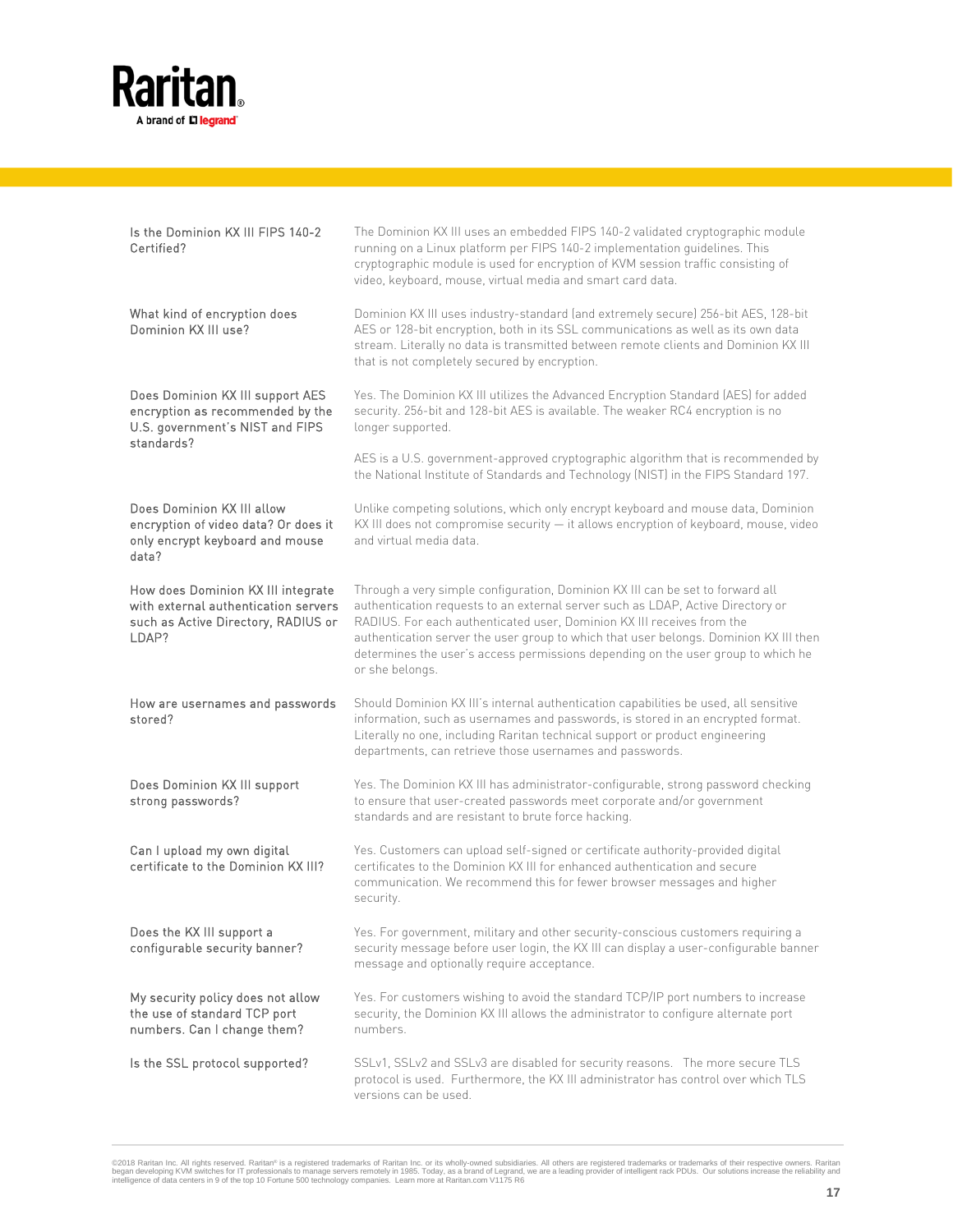

Is two factor authentications supported to log into the KX III? Yes, RSA SecureID is supported via RADIUS for two factor authentication to log into the Dominion KX III. This is also supported for CommandCenter.

### Smart Cards and CAC Authentication

| Does Dominion KX III support smart                                            | Yes. Smart cards and DoD common access cards (CAC) authentication to target                                                                                                                                                                                                                                                                                                                                                          |
|-------------------------------------------------------------------------------|--------------------------------------------------------------------------------------------------------------------------------------------------------------------------------------------------------------------------------------------------------------------------------------------------------------------------------------------------------------------------------------------------------------------------------------|
| card and CAC authentication?                                                  | servers is supported.                                                                                                                                                                                                                                                                                                                                                                                                                |
| What is CAC?                                                                  | Mandated by Homeland Security Presidential Directive 12 (HSPD-12), CAC is a type of<br>smart card created by the U.S. government and used by U.S. military and<br>government staff. The CAC card is a multitechnology, multipurpose card; the goal is<br>to have a single identification card. For more information, see the FIPS 201<br>standards.                                                                                  |
| Which KX III models support smart                                             | All Dominion KX III models are supported. The Dominion KSX II and KX II-101 do not                                                                                                                                                                                                                                                                                                                                                   |
| cards/CAC?                                                                    | currently support smart cards and CAC.                                                                                                                                                                                                                                                                                                                                                                                               |
| Do enterprise and SMB customers                                               | Yes. However, the most aggressive deployment of smart cards is in the U.S. federal                                                                                                                                                                                                                                                                                                                                                   |
| use smart cards, too?                                                         | government.                                                                                                                                                                                                                                                                                                                                                                                                                          |
| Which CIMs support                                                            | The D2CIM-DVUSB, D2CIM-DVUSB-DVI, D2CIM-DVUSB-HDMI and D2CIM-DVUSB-                                                                                                                                                                                                                                                                                                                                                                  |
| smart card/CAC?                                                               | DP are the required CIMs.                                                                                                                                                                                                                                                                                                                                                                                                            |
| Which smart card readers are                                                  | The required reader standards are USB CCID and PC/SC. Consult the user                                                                                                                                                                                                                                                                                                                                                               |
| supported?                                                                    | documentation for a list of certified readers and more information.                                                                                                                                                                                                                                                                                                                                                                  |
| Can smart card/CAC authentication                                             | Yes. Smart card/CAC authentication works on both the local port and via                                                                                                                                                                                                                                                                                                                                                              |
| work on the local port and via                                                | CommandCenter. For the local port, connect a compatible smart card reader to the                                                                                                                                                                                                                                                                                                                                                     |
| CommandCenter?                                                                | USB port of the Dominion KX III.                                                                                                                                                                                                                                                                                                                                                                                                     |
| Manageability                                                                 |                                                                                                                                                                                                                                                                                                                                                                                                                                      |
| Can Dominion KX III be remotely<br>managed and configured via Web<br>browser? | Yes. Dominion KX III can be completely configured remotely via Web browser.<br>Besides the initial setting of Dominion KX III's IP address, everything about the<br>solution can be completely set up over the network. (In fact, using a crossover<br>Ethernet cable and Dominion KX III's default IP address, you can even configure the<br>initial settings via Web browser.)                                                     |
|                                                                               | Java is not required for KX III administration if launched using <ip address="">/admin.</ip>                                                                                                                                                                                                                                                                                                                                         |
| Does the KX III have an API or SDK?                                           | Yes, an optional Dominion KX III Software Development Kit (SDK) and Application<br>Programming Interface (API) is available for customers wanting integration with their<br>internal systems, customized KVM-over-IP access or want an automated KVM Client<br>session. The new KX III SDK/API, running on Windows using Microsoft's .NET<br>framework, is available for purchase under separate agreement to approved<br>customers. |
| Can I back up and restore Dominion                                            | Yes. Dominion KX III's device and user configurations can be completely backed up                                                                                                                                                                                                                                                                                                                                                    |
| KX III's configuration?                                                       | for later restoration in the event of a catastrophe.                                                                                                                                                                                                                                                                                                                                                                                 |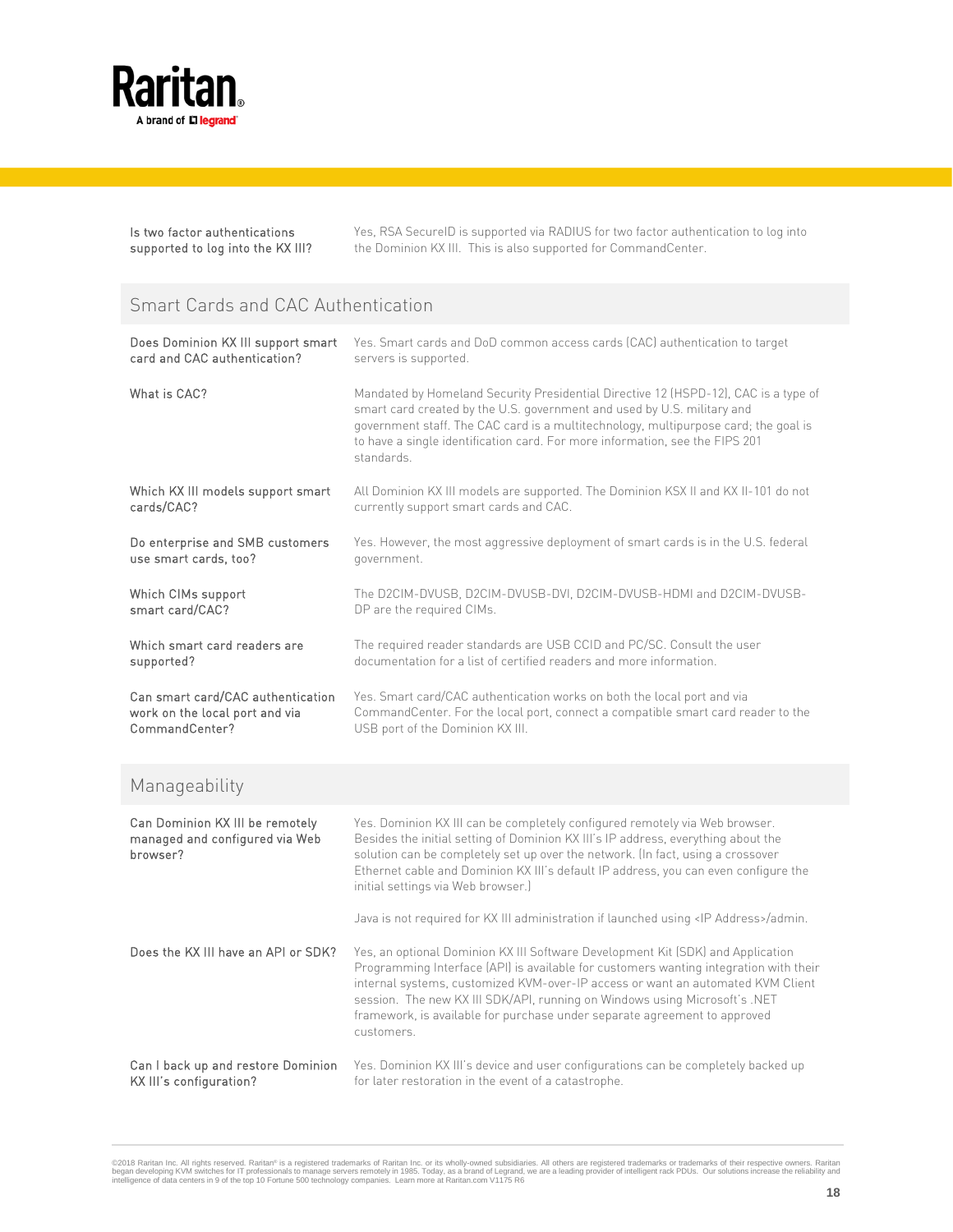

|                                                                            | Dominion KX III's backup and restore functionality can be used remotely over the<br>network, or through your Web browser. KX II backup files can be read into KX III to<br>help KX II customers migrate to KX III.                                            |
|----------------------------------------------------------------------------|---------------------------------------------------------------------------------------------------------------------------------------------------------------------------------------------------------------------------------------------------------------|
| What auditing or logging does<br>Dominion KX III offer?                    | For complete accountability, Dominion KX III logs all major user events with a date<br>and time stamp. For instance, reported events include: user login, user logout, user<br>access of a particular server, unsuccessful login, configuration changes, etc. |
| Can Dominion KX III integrate with<br>syslog?                              | Yes. In addition to Dominion KX III's own internal logging, Dominion KX III can send<br>all logged events to a centralized syslog server.                                                                                                                     |
| Can Dominion KX III integrate with<br>SNMP?                                | Yes. In addition to Dominion KX III's own internal logging, Dominion KX III can send<br>SNMP traps to SNMP management systems. SNMP v2 and v3 are supported.                                                                                                  |
| Can KX III send events via Email?                                          | Yes, the KX III can send events via email to an administrator. The administrator can<br>configure the specific events to be sent by email.                                                                                                                    |
| Can an administrator log-off a<br>user?                                    | Yes, administrators can view which users are logged into which ports and can log-off<br>a user from a specific port or from the device if required.                                                                                                           |
| Can Dominion KX III's internal clock<br>be synchronized with a timeserver? | Yes. Dominion KX III supports the industry-standard NTP protocol for<br>synchronization with either a corporate timeserver, or with any public timeserver<br>(assuming that outbound NTP requests are allowed through the corporate firewall).                |

## Documentation and Support

| Where do I find documentation on  | The documentation is available at raritan.com on the KX III firmware and                                                            |
|-----------------------------------|-------------------------------------------------------------------------------------------------------------------------------------|
| the Dominion KX III?              | documentation page. The documentation is listed by firmware release.                                                                |
| What documentation is available?  | A Quick Setup Guide, User Guide and a KVM and Serial Client Guide, as well as<br>Release Notes and other information are available. |
| Is online help available?         | Yes. Online help is available at raritan.com with the documentation and from the KX<br>III user interface.                          |
| What CIM should I use for a       | Consult the CIM Guide available with the KX III documentation. Note that DVI, HDMI                                                  |
| particular server?                | and DisplayPort video standards are supported with the new digital video CIMs.                                                      |
| How long is the hardware warranty | The Dominion KX III comes with a standard two-year warranty, which can be                                                           |
| for the KX III?                   | extended to 5 years of warranty coverage.                                                                                           |
| $\cdots$                          |                                                                                                                                     |

### Miscellaneous

| What is Dominion KX III's default IP<br>address? | 192.168.0.192                                                                             |
|--------------------------------------------------|-------------------------------------------------------------------------------------------|
| What is Dominion KX III's default                | The Dominion KX III's default username and default password are <b>admin/raritan</b> (all |
| username and default password?                   | lower case). However, for the highest level of security, the Dominion KX III forces the   |